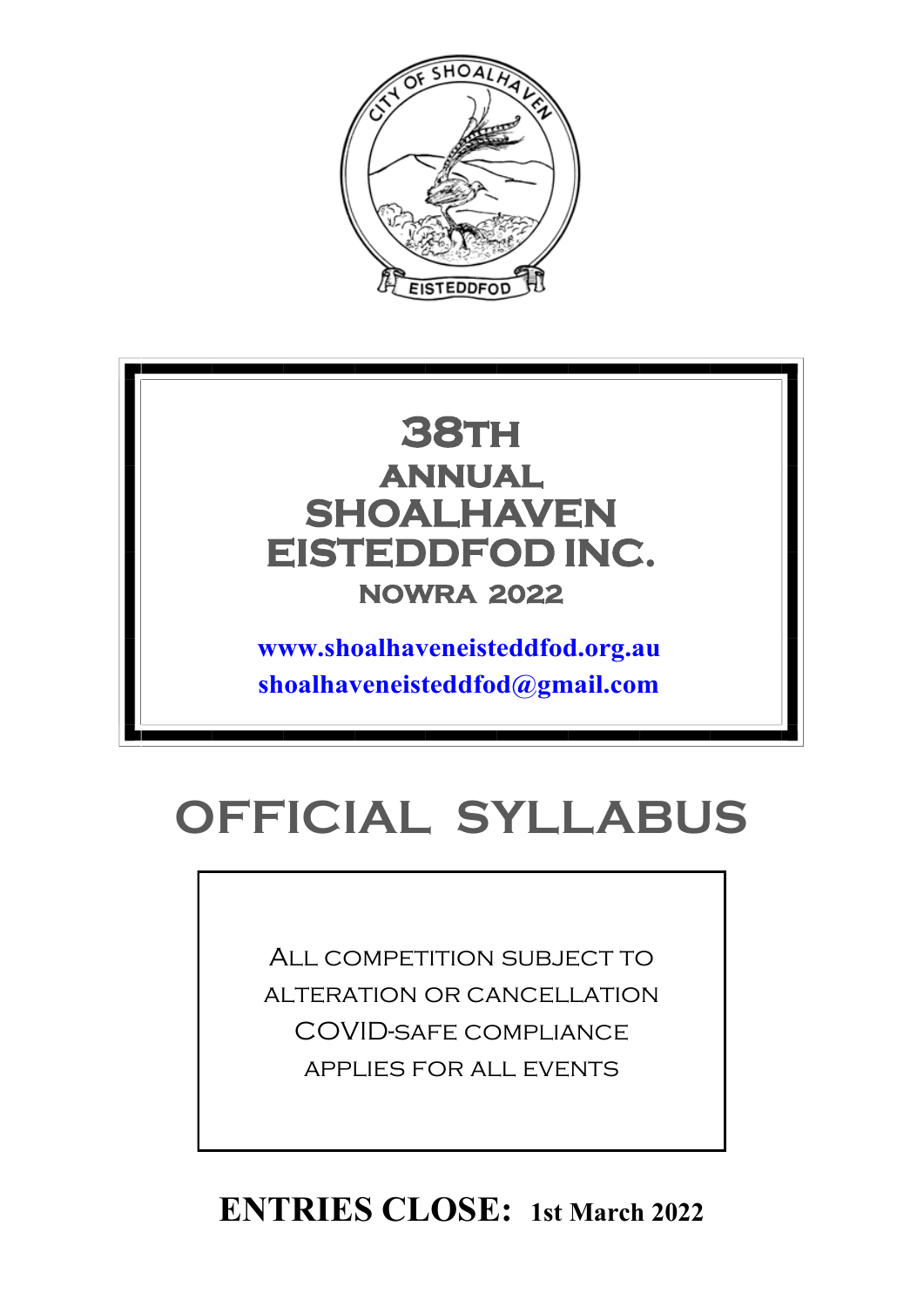

The Shoalhaven Eisteddfod is **Proudly sponsored by the Shoalhaven Arts Board, Shoalhaven City Council.**



## **GENERAL ENQUIRIES and INFORMATION**

| President: Rae Harris      | $-$ Ph: 4448 6048 |
|----------------------------|-------------------|
| Secretary: Susanne O'Neill | $-$ Ph: 4423 6058 |

## **Entries and correspondence to:**

Shoalhaven Eisteddfod Inc., PO Box 189 NOWRA 2541 **[shoalhaveneisteddfod@gmail.com](mailto:shoalhaveneisteddfod@gmail.com)**



**The Shoalhaven Eisteddfod a member of The Association of Eisteddfod Societies of Australia**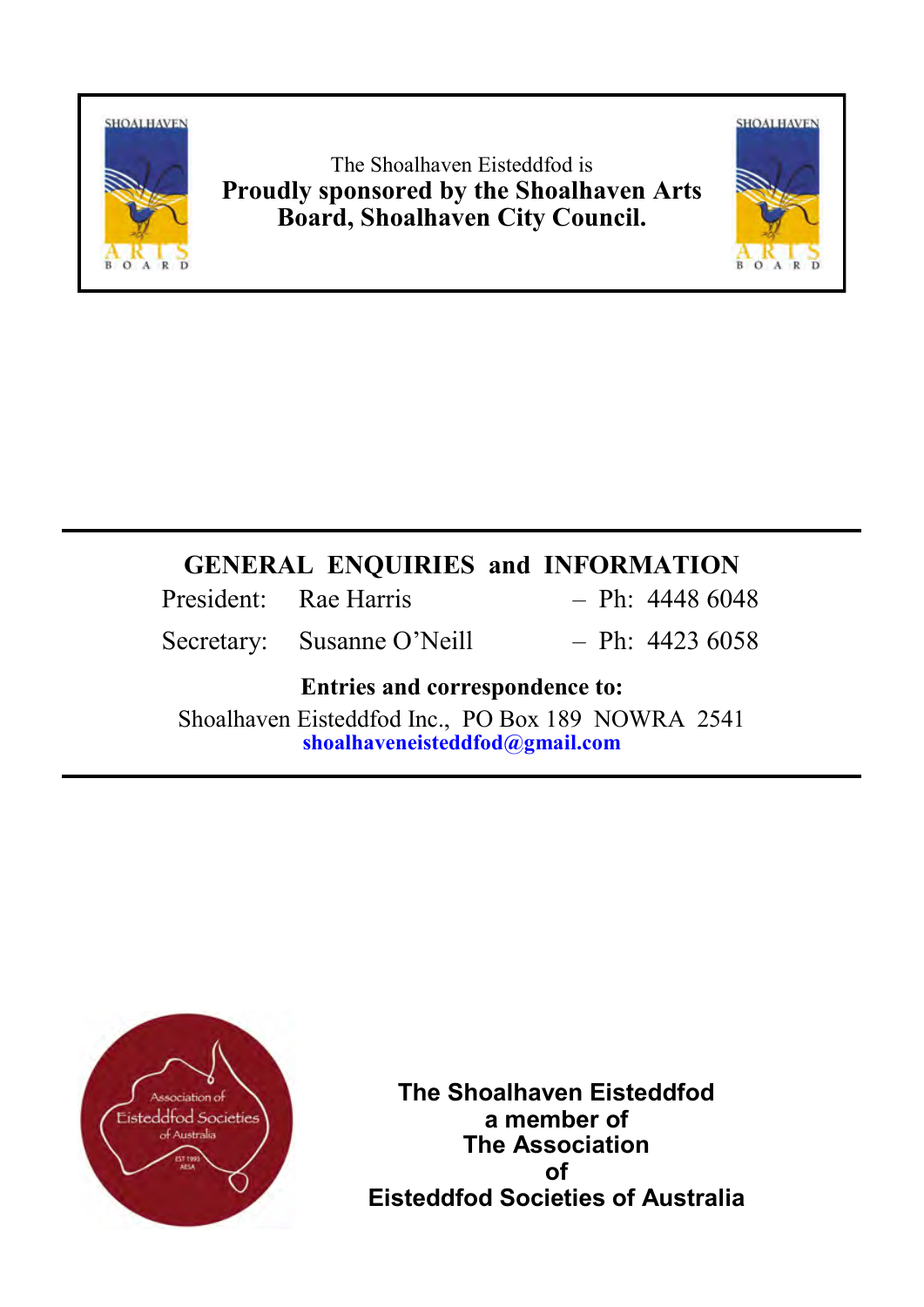| <b>CONTENTS</b>                          |                    | <b>PAGE</b> |
|------------------------------------------|--------------------|-------------|
| <b>SECTION AWARDS</b>                    |                    | $2 - 3$     |
| <b>COPYRIGHT, RULES &amp; CONDITIONS</b> |                    | $5 - 7$     |
|                                          |                    |             |
|                                          | <b>SECTION NO.</b> |             |
| <b>SCHOOL GROUPS</b>                     | $101 - 174$        | $8 - 11$    |
| <b>VOCAL</b>                             | $201 - 288$        | $12 - 18$   |
| <b>INSTRUMENTAL</b>                      | $401 - 492$        | $19 - 25$   |
| <b>SPEECH &amp; DRAMA</b>                | 601 - 661          | $26 - 28$   |
| <b>DANCE</b>                             | 801 - 844          | $29 - 31$   |

**ENTRIES** See Entry Information page.

## **ALL ENTRY ENQUIRIES TO:**

(9am – 9pm only please)

**Organising Secretary**

Rae Harris [rim@virtualcity.com.au](mailto:rim@virtualcity.com.au) Ph: 4448 6048 0439 430 915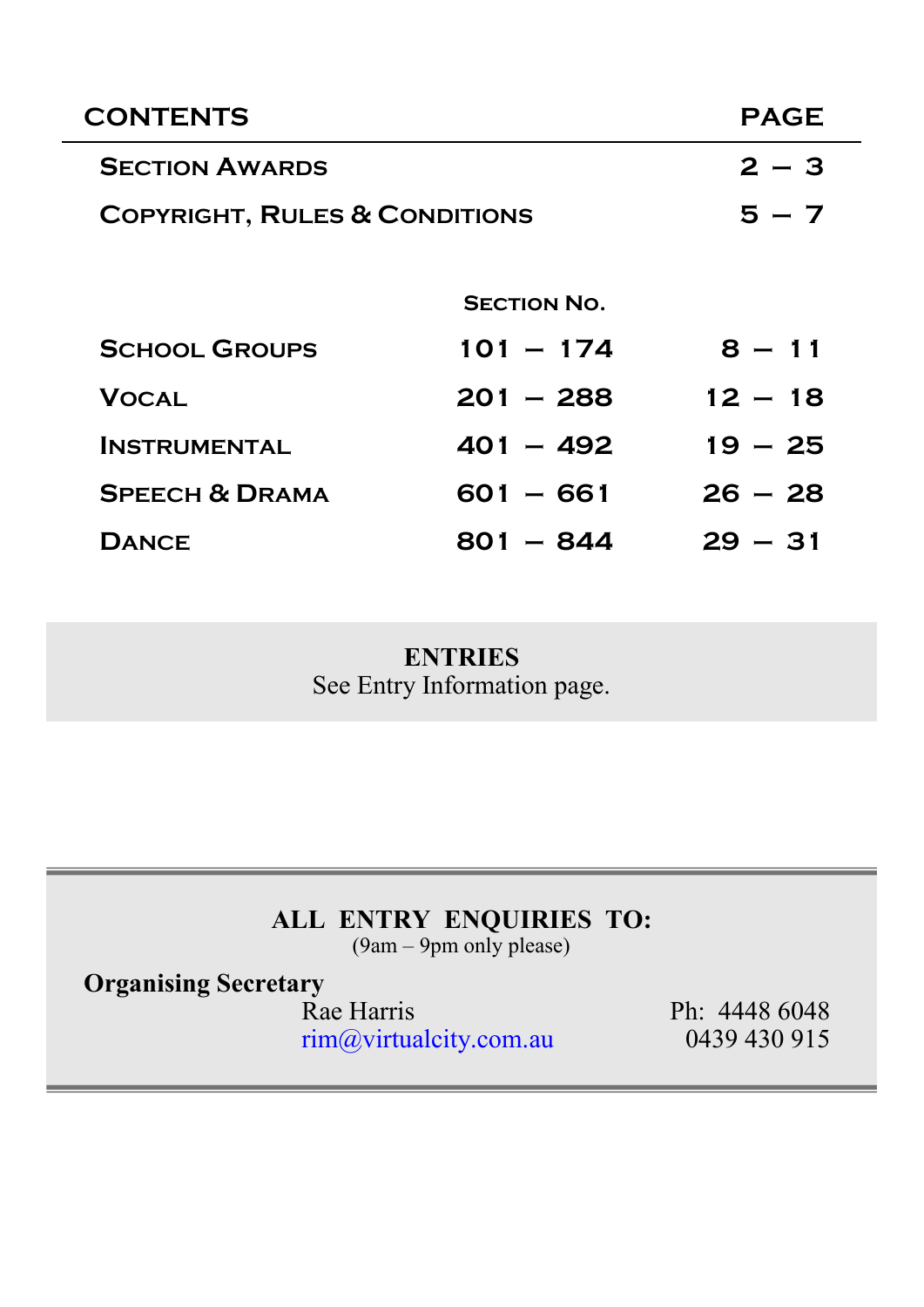### **Instrumental**

<span id="page-3-0"></span>*Don Dudgeon Memorial Award / Junior Piano Championship first prize of \$250 will be awarded to the winner of the Junior Piano Championship, Section 405*

*The Edna Walker Perpetual Trophy and \$100 for the "most promising Shoalhaven Pianist 14 years and under" performing in Sections 416 or 417*

> *Teen Piano Championship Section 410 - First Prize \$500*

*Music Shoalhaven's Regina Newman Memorial Award will be presented to the winner of Section 423, Romantic Piano Composition*

> *Piano Championship Section 426 - Total Prize money \$4800*

*Gerringong Music Club's Gem Buck Memorial Award of \$250 will be awarded to a promising young violinist in Section 454 or 455*

*The Clefs 'n' Keys Music Award \$200 will be awarded to a promising young brass player from Sections 462 to 464*

> *The Patrons' Award for Outstanding Performance and prize money of \$200 will be awarded to a competitor performing in Sections 452 to 466*

#### **Speech and Drama**

*Nowra Players Theatre Senior Drama Award of \$100 will be awarded to an outstanding performance by a competitor aged 16 or younger*

*The Kathleen Smith Memorial Trophy will be awarded to a competitor in the Bible Reading Sections.*

*The Gareth Ward Shield for Public Speaking and \$100 will be awarded to the winner of Section 660*

**ZOIP** 

#### **Dance**

*Shoalhaven Dance Star of the Year*

*prize money of \$500 will be awarded to a talented Shoalhaven dancer aged 18 or younger, performing in at least two sections of which one must be Classical Ballet*

#### *The Anderson Shield*

*will be awarded on a pointscore to the most successful dance studio competing in Troupe sections, encompassing all dance styles and age groups*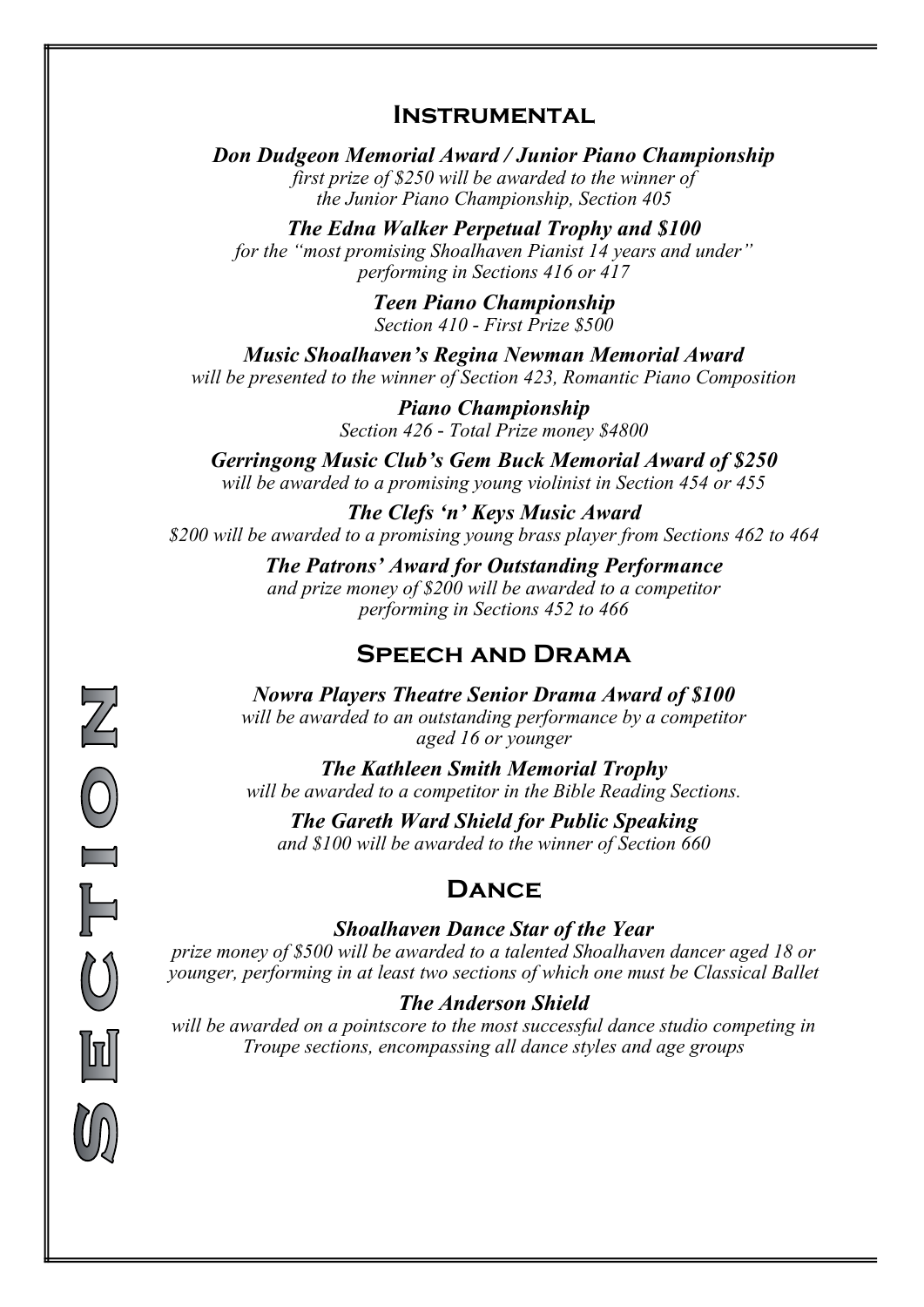## **Schools**

*Shoalhaven Eisteddfod will present a \$25 book prize to all participating schools*

*The Mary Clarke Memorial Trophy will be awarded to the winner of Section 104, Primary School Choral*

*Anna Pedersen Memorial Trophy will be awarded to the winner of Section 122, Percussion Ensemble*

*The Schools Encouragement Award and \$1000 will be presented to a Shoalhaven school demonstrating enthusiastic participation in the Eisteddfod.*

*The Shoalhaven Arts Board Helen Ring Award this award will be presented to the School which demonstrates through its support of the Eisteddfod, commitment to and excellence in the performing arts*

## **Vocal**

*Junior Vocal Championship Section 206 - First Prize \$250*

*Junior Contemporary Championship Section 252 - First Prize \$250*

*Albatross Musical Theatre Co. Fred Watson Memorial Trophy Section 244 Song in Costume*

> *Music Shoalhaven's Delma Tuttlebee Award Section 265 French or Italian Song*

> > *Eleanor Eade Memorial Award Section 267 German Lieder*

*Samuel & Valarie Boyd Memorial Award Section 269 Operatic, Concert or Sacred Aria*

*Operatic Aria Contest Section 271 - Total Prize money \$4800*

## **Other Special Awards**

*The Shoalhaven Arts Board Medallion will be presented to a Shoalhaven resident under the age of 24 years, an emerging young talent*

*The Gilmore Award of \$500 will be presented to a resident of the Gilmore electorate whose involvement in the Eisteddfod demonstrates their commitment and talent.*

*Rotary Club of Nowra Lindsay Fowler Music Scholarship of \$750 awarded to a Shoalhaven resident 18 years or younger competing in Vocal or Instrumental Sections.*

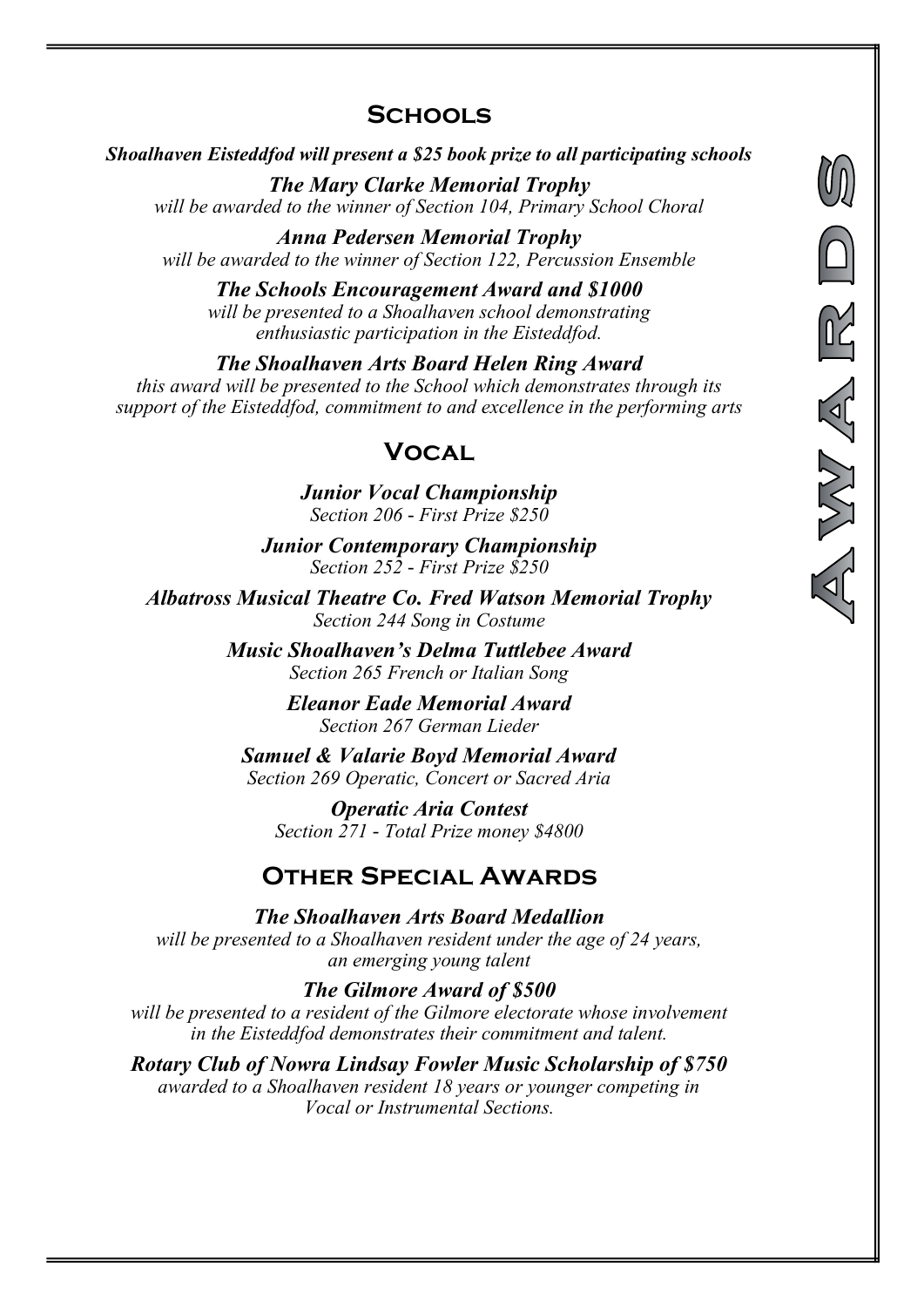## MONEY MATTERS!

## **Frequently asked questions…**

## **What does it cost to stage the Eisteddfod?**

Our budget for 2022 is over \$50,000. This covers the hiring of venues, adjudicators' fees and accommodation, prize money, trophies, production and distribution of the syllabus and programme, insurance, licences and routine administration.

## **Where does the money come from?**

Entry fees, admission charges, membership fees and fundraising activities are our most obvious funding sources. However we could not survive without the many individual donors who continue to fund the Eisteddfod every year. We are most grateful for their loyal support.

Scholarship Awards are funded by The Rotary Club of Nowra and the Gilmore Award by our Federal MP Fiona Phillips.

Our major sponsors are the City of Shoalhaven Arts Board, Shoalhaven Medical Association, Music Shoalhaven, Bendigo Bank, Berry Community Activities Centre, Elaine Langshaw and John Anderson.

#### **You can help us by…**

- Becoming a member of the Eisteddfod
- Making a donation
- Becoming a sponsor
- Encouraging your business associates and friends to become supporters, donors or members

## **Donations towards running the Eisteddfod will be gratefully received and acknowledged in the Official Programme.**

Cheques should be made payable to: Shoalhaven Eisteddfod Inc. and posted to PO Box 189, NOWRA 2541

or direct deposit to Bendigo Bank, tagged with name BSB: 633-108 A/C: 1461 61088

ABN - 16 736 907 376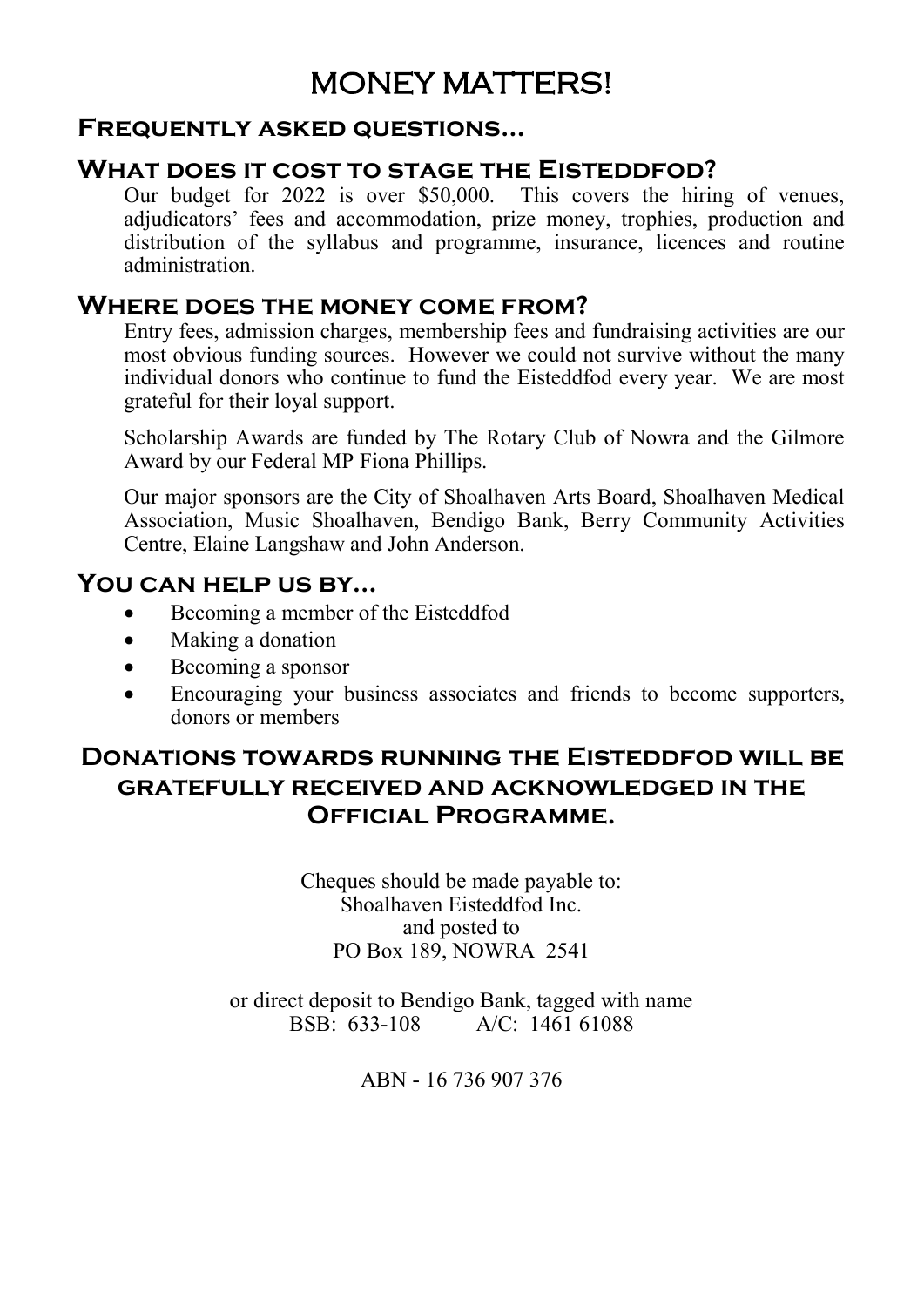<span id="page-6-0"></span>Our Eisteddfod is covered for performance of music by licence from APRA AMCOS & PPCA.

No responsibility can be accepted for errors or omissions in the schedule of programs.

## **COPYRIGHT LAWS**

All competitors must realise their responsibilities regarding laws under Australian Copyright Act, 1968.

- 1. Competitor and/or accompanist must use original copies of music or authorised photocopies (where photocopies are used they must be accompanied by a letter from the publisher or copyright holder). Schools may use "AMCOS" stamped copies in accordance with AMCOS agreement.
- 2. A copy of work (music or printed word) must be provided for the adjudicator. Any photocopies will be destroyed after the event by the Eisteddfod Committee.
- 3. Accompanists  $-A$  single copy of the accompaniment may be made for use in a performance, if the performer is using the original copy.
- 4. The Shoalhaven Eisteddfod has paid for all copyright licences, however all competitors are required to adhere to copyright laws.
- 5. It is an infringement of copyright laws to record performances using any electronic device (video, audio tape, mobile phones etc…).

For further information regarding Copyright please contact<br>APRA AMCOS 1300 852 388 eisteddfod@onemusi  $1300 852 388$  [eisteddfod@onemusic.com.au](mailto:eisteddfod@onemusic.com.au) [apraamcos.com.au](http://apraamcos.com.au)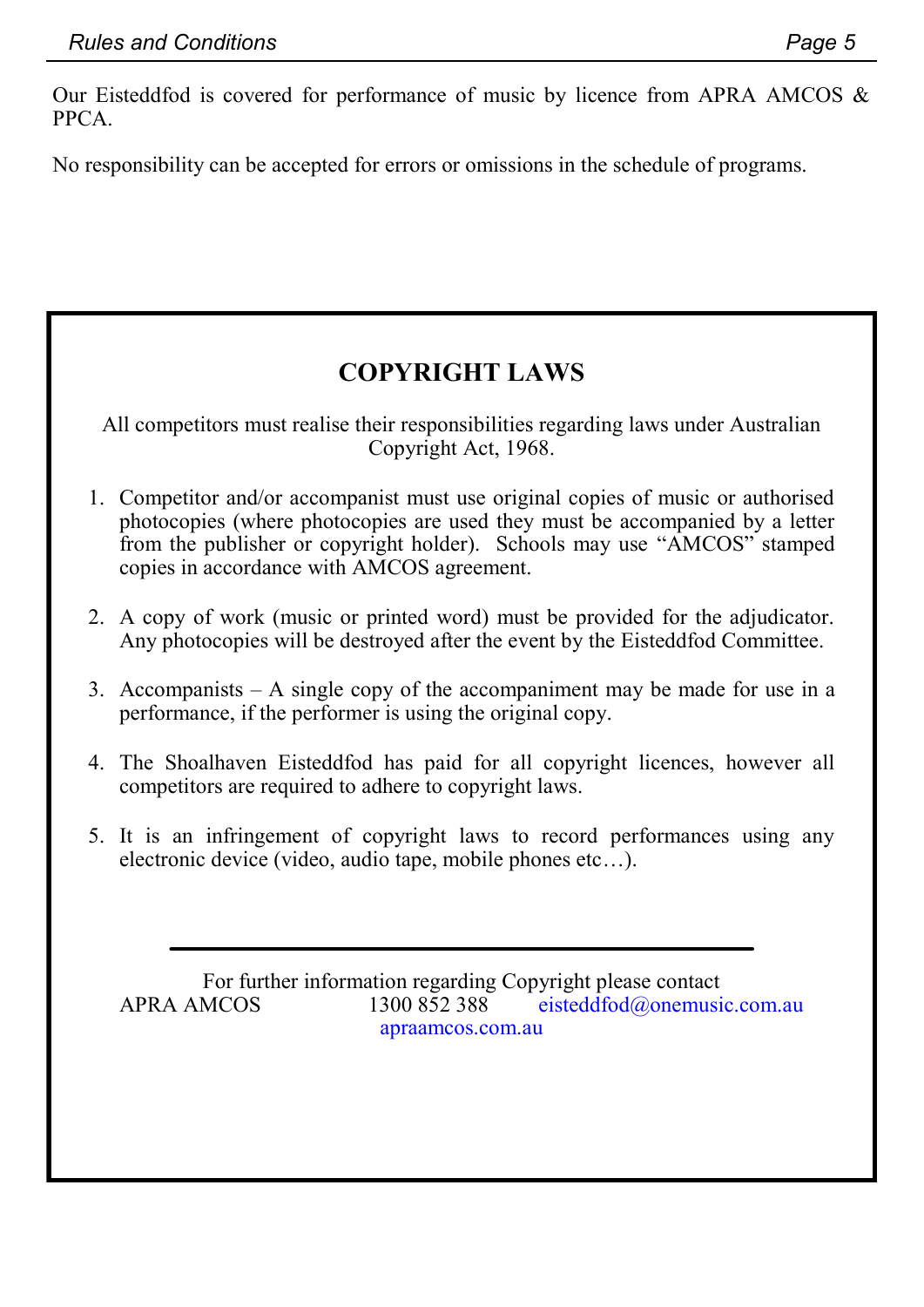## *GENERAL RULES*

- 1. For Music and Spoken Word Sections, a copy of all work for the adjudicator must be handed in at the Door Secretaries' table, before commencement of section. Unlicensed photocopies will not be returned to the competitor. In contemporary vocal sections music is not required however a copy of the lyrics must be provided.
- 2. All sections shall be open to amateurs only, that is, people who do not derive a living income from performance. This rule does not apply to conductors or accompanists.
- 3. In age limited sections age is at April 30 each year.
- 4. Competitors of any age are eligible to enter OPEN sections.
- 5. Time limits are absolute maximum. Competitors will not be penalised if they perform for less than the maximum time. Performances are timed. A bell may be rung when time has expired. The performance must cease and performer leave the stage. The adjudicator may impose a penalty.
- 6. One piece of work only to be presented except where indicated. The same item may not be performed more than once unless otherwise specified.
- 7. Live accompaniment to be used (piano preferred) unless specified otherwise. Recorded music (MP3 files on USBs or CDs) may be used in some Vocal, School, and all Dance sections. No backing vocals on recorded music are permitted in Vocal sections. USBs (preferred) or CDs clearly labelled with competitor name, section number and track number must be presented to the Door Secretaries prior to each section. These will be tested prior to competition.

No responsibility will be taken for dirty or faulty CDs – check on a music CD player (NOT a computer) and provide a backup copy. One (1) music track per CD.

Schools – Live accompaniment is preferred for choral sections. Accompanists are available if required. Please contact the Convener.

- 8. An Official accompanist is provided only for Open and senior vocal sections, excluding Pop. It is the responsibility of the competitor to contact the accompanist at least  $\overline{3}$ weeks before the performance and provide a copy of the work to be performed. Rehearsal times and fees are the competitor's responsibility.
- 9. Sections with fewer than three entries will be cancelled or combined. When there are fewer than four entries in a section only one prize may be awarded. Order of sections as printed in Syllabus will not necessarily be followed when the Eisteddfod is programmed.
- 10. In Juvenile sections where there are more than 15 competitors, the section may be divided into two, with First & Second prizes awarded in each.
- 11. No parent or teacher will be allowed on stage or stage area during a performance, except in the capacity of accompanist or conductor or at the Committee's discretion.
- 12. Flash photography is prohibited during performances. Still photos may be taken with permission at the end of a performance (refer to Copyright Law 5).
- 13. Any objections need to be lodged, in writing, with a committee member, within 30 minutes of completion of the section.
- 14. Every care will be taken for the competitors' safety, but the committee will not be responsible for any injury sustained by any competitor during the eisteddfod.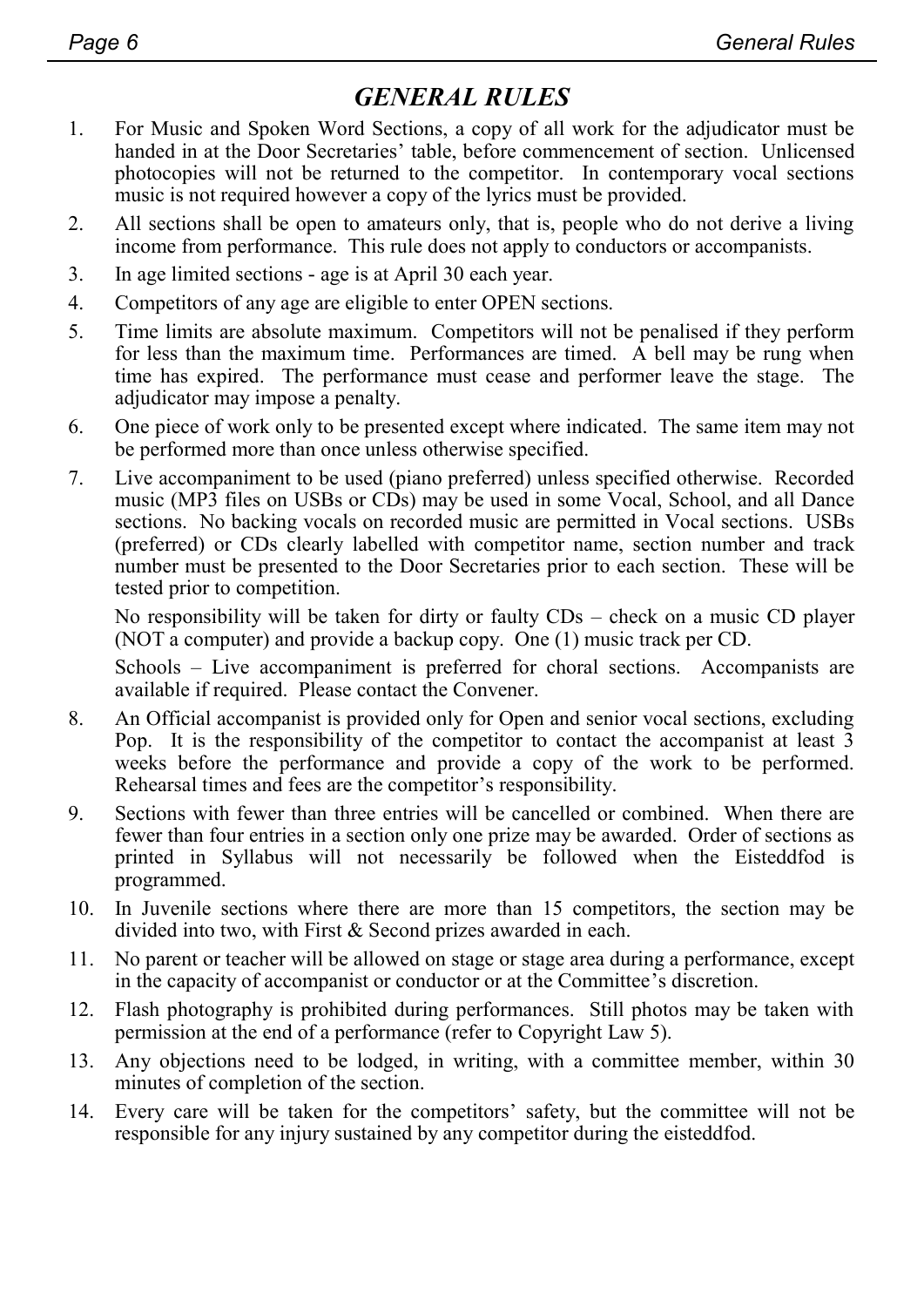## *ADJUDICATOR*

- 15. Communication with the adjudicator at any time prior to or during a section is strictly prohibited.
- 16. Prompting is to be done only by the adjudicator
- 17. The adjudicator may, after consultation with the committee, withhold any prize where sufficient merit has not been displayed.
- 18. Dress, grooming, posture and presentation are an important part of any performance and may be taken into consideration by the adjudicator. Work selected for performance should be age appropriate.
- 19. Adjudicator's Evaluation Forms are available free of charge, to be collected at the end of each section.
- 20. THE ADJUDICATOR'S DECISION IS FINAL.

## *DANCE*

#### *(See also General Rules)*

- 21. Refer to Rule 7.
- 22. No tapping is allowed on backing music in Tap Sections.
- 23. No music with singing on it can be used in Demi Character or Classical sections.
- 24. Exit music, tags and run-off music will not be permitted if over 8 bars in any performance. Please advise if there is exit music.
- 25. Tap Screws will be inspected as no screws are to protrude past the tap. This is a requirement of the Nowra School of Arts and the Shoalhaven Entertainment Centre. Offending screws will be removed.
- 26. Jazz shoes (black or tan) may be worn in all venues.
- 27. Stage props must not use highly flammable material. No naked flame or lighted matches are to be used. Any residue from props must be removed immediately after performance.
- 28. No competitor may perform the same item / routine in more than one section. A change of costume and/or music does not constitute a change of routine
- 29. Solo competitors must dance in their own age group only. One entry per student per section is allowed.
- 30. Troupes must contain four (4) or more members.
- 31. Inappropriate costuming and suggestive movements in any form including music choice will not be tolerated. The Adjudicator has the authority to insist that the routine be stopped immediately.
- 32. Competition is open to amateurs only. Competitors who own their own dance school are not eligible to enter solos.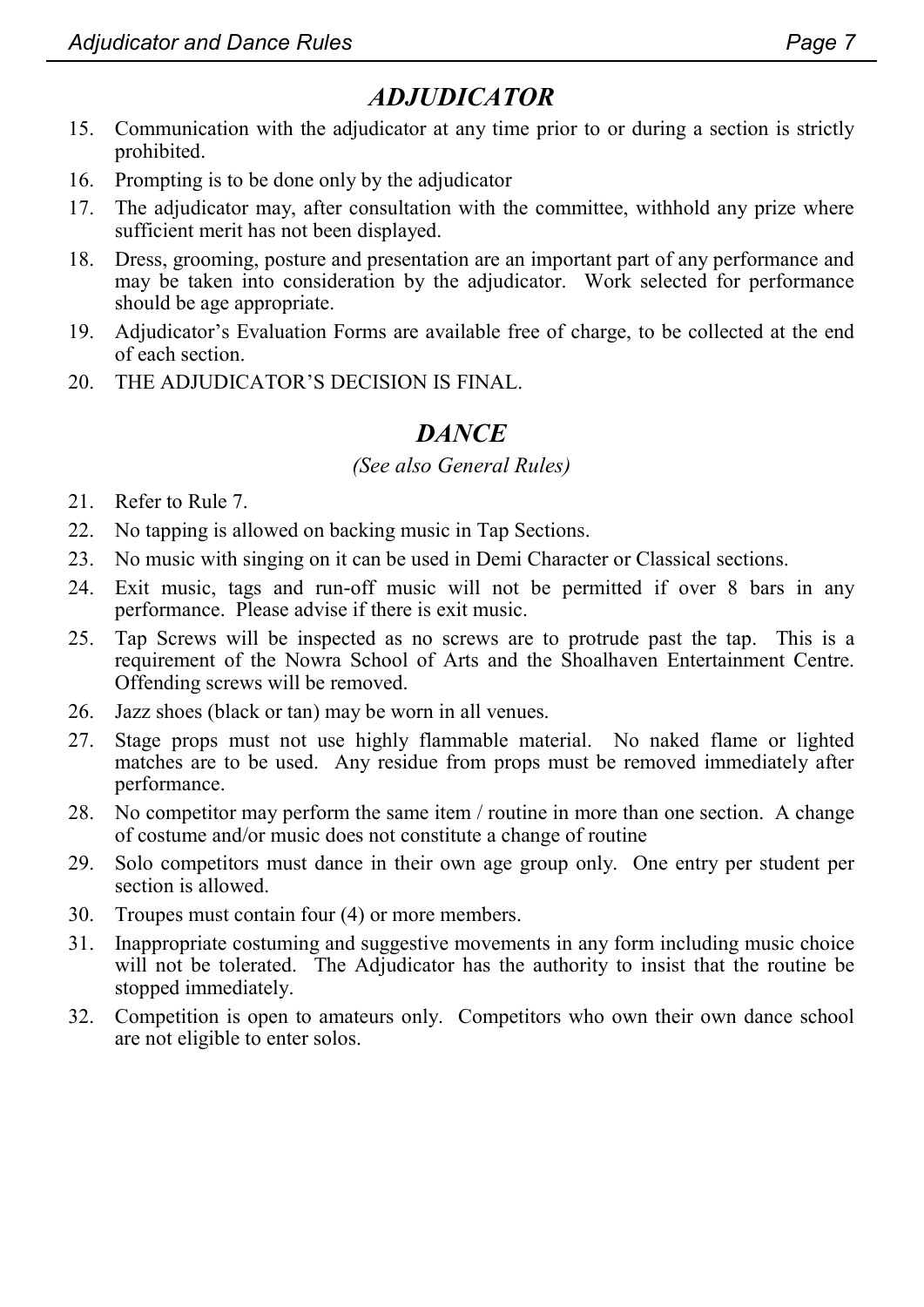# <span id="page-9-0"></span>**School Group Sections**



**ENQUIRIES REGARDING SCHOOLS SECTIONS** PLEASE CONTACT – Ona Boyd-Frazier<br>Ph: 4423 2802 mobile: 0400 890 839 mobile: 0400 890 839 email: [Ona.Frazier@gmail.com](mailto:Ona.Frazier@gmail.com)

**ANTICIPATED DATES School Age Dance Groups** Thursday 12th May 2022 **School Age Choral** Thursdays 19th May 2022 **School Age Instrumental Groups** Thursday 26th May 2022 **School Age Speech & Drama Groups** Tuesday 31st May and Wednesday 1st June 2022

## **PRIZES**

Trophies for 1st and 2nd place will be awarded in all sections.

## **PLEASE NOTE !**

Live accompaniment is preferred for choral sections. Accompanists may be available if required - contact Convener. No individual microphones.

*Schools find that taking part in an Eisteddfod is a valuable educational and social exercise in student development and experience. Participation by school students is approved under the regulations of the NSW Department of Education & Training.*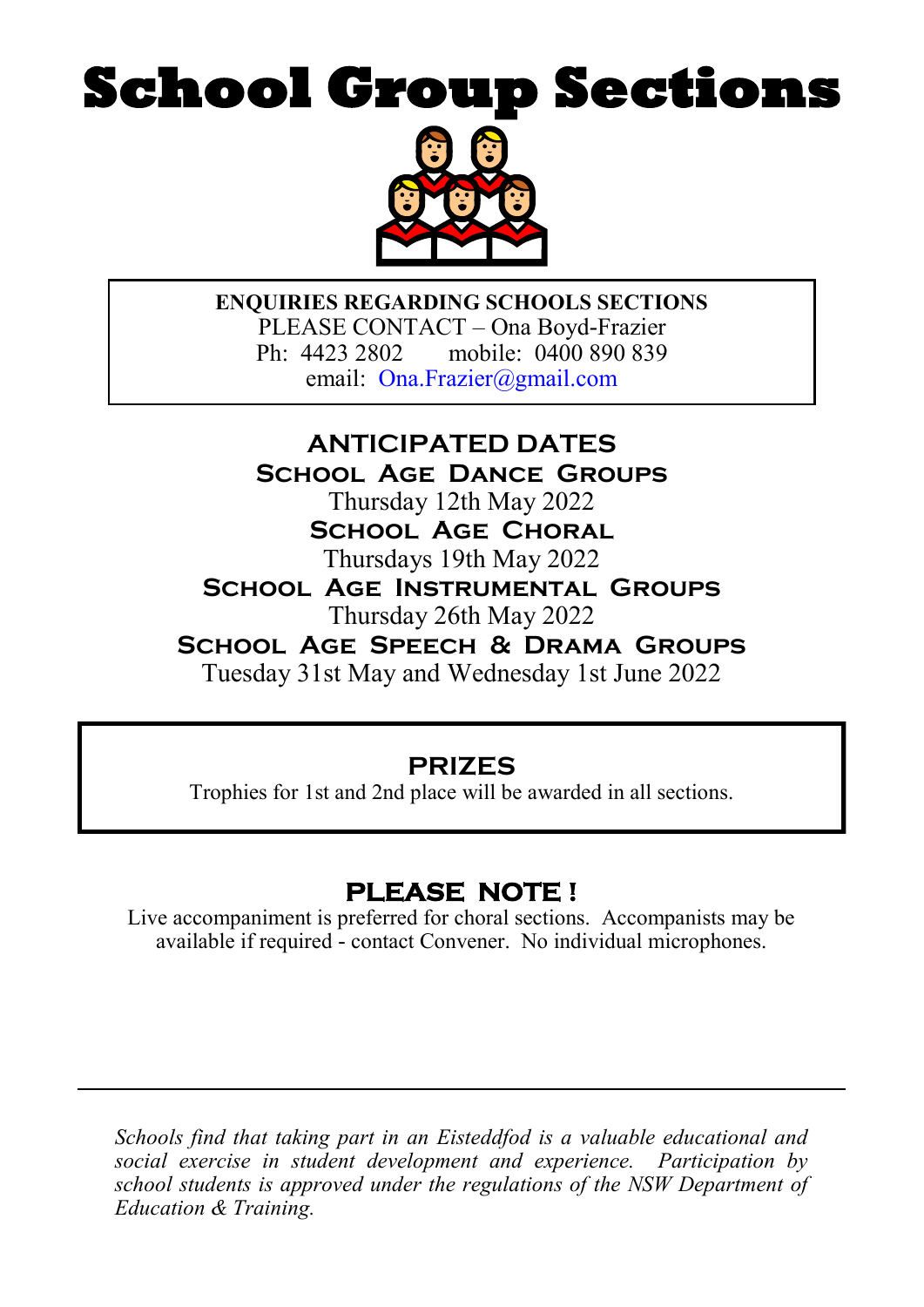## **CHORAL**

See also individual Vocal Sections from [page 12.](#page-13-0)

|     |                                                                                                                                                                                                                                     | <b>TIME LIMIT</b> | <b>ENTRY FEE</b> |
|-----|-------------------------------------------------------------------------------------------------------------------------------------------------------------------------------------------------------------------------------------|-------------------|------------------|
| 101 | <b>INFANTS</b><br>One or two items, own choice.                                                                                                                                                                                     | 2 to 3 minutes    | \$12             |
| 102 | PRIMARY (Small) Stages 2 & 3<br>Total enrolments $K - 6$ , 180 or fewer students.<br>Two contrasting items, one must be sung in<br>harmony. One piece own choice the other from<br>set list (see website or contact Convener).      | 4 to 6 minutes    | \$12             |
| 103 | PRIMARY (Large) Stages 2 & 3.<br>Total enrolments $K - 6$ , more than 180<br>students.<br>Two contrasting items, one must be sung in<br>harmony. One piece own choice the other from<br>set list (see website or contact Convener). | 4 to 6 minutes    | \$12             |
| 104 | PRIMARY - RESTRICTED to choirs who<br>have not won in the last two years.<br>One or two items to be performed $-$ own choice                                                                                                        | 2 to 3 minutes    | \$12             |
| 106 | <b>HIGH SCHOOL</b><br>Two contrasting items, one must be sung in<br>harmony. One piece own choice the other from<br>set list (see website or contact Convener).                                                                     | 4 to 6 minutes    | \$12             |
|     | INSTRUMENTAL<br>SEE ALSO INDIVIDUAL INSTRUMENTAL SECTIONS FROM PAGE 19.                                                                                                                                                             |                   |                  |
| 120 | <b>RECORDER ENSEMBLE - PRIMARY</b><br>SCHOOL AGE. Minimum 3 performers                                                                                                                                                              | 2 to 3 minutes    | \$12             |
| 121 | <b>PERCUSSION ENSEMBLE - INFANTS</b><br>&/or PRIMARY<br>Adjudicator's copy not required                                                                                                                                             | 3 to 4 minutes    | \$12             |
| 122 | PERCUSSION ENSEMBLE - PRIMARY<br>Adjudicator's copy not required<br>Instruments made from recycled materials.                                                                                                                       | 3 to 4 minutes    | \$12             |
| 123 | MUSIC INTERPRETATION - SPECIAL<br><b>EDUCATION CLASSES</b><br>Adjudicator's copy not required.                                                                                                                                      | Up to 4 minutes   | \$12             |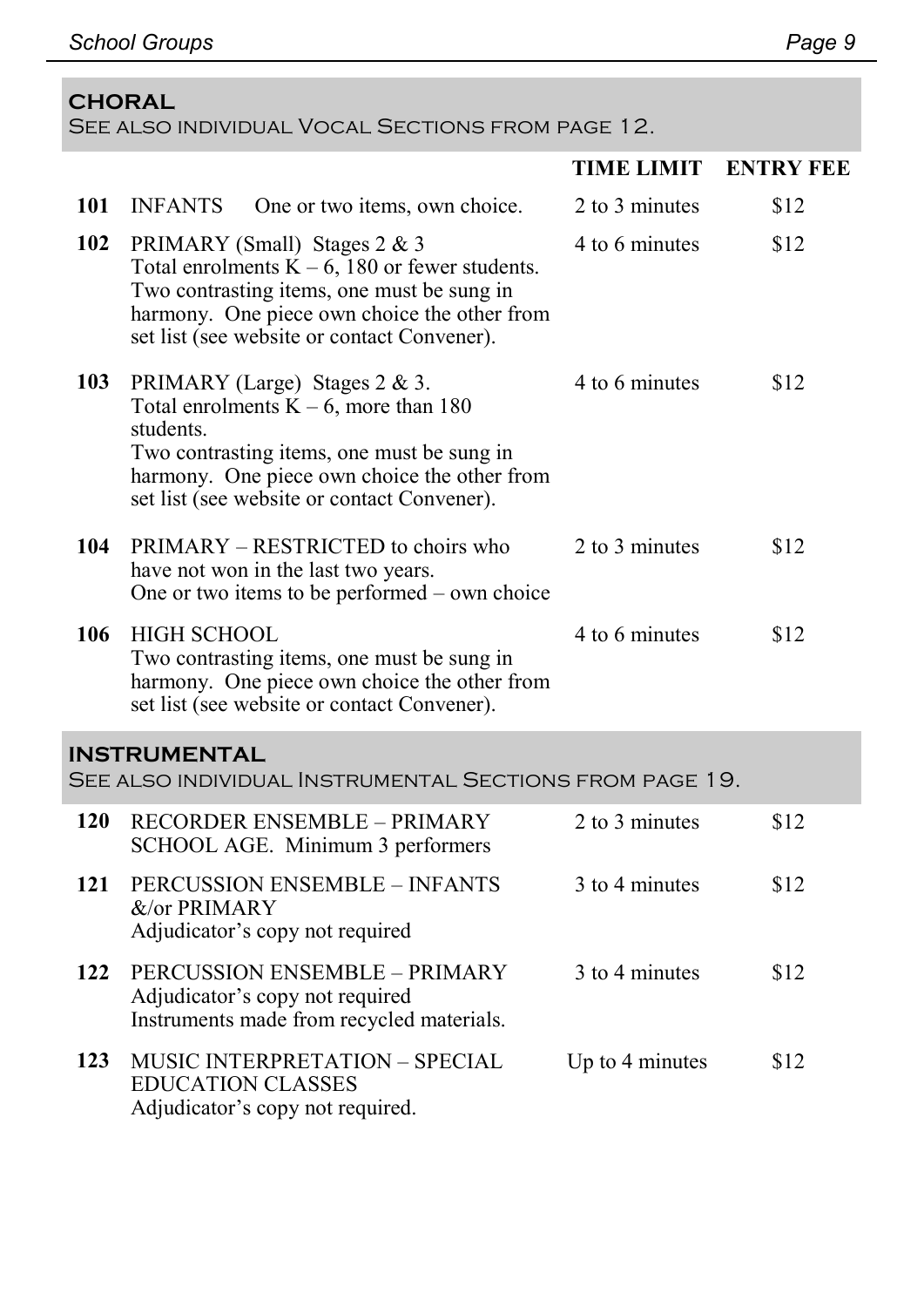| 124 | <b>INSTRUMENTAL - PRIMARY</b><br><b>VOCALS OPTIONAL</b><br>One or two items to be performed.<br>Any combination of 3 or more instruments.<br>Piano accompaniment optional. | 4 to 5 minutes | \$12 |
|-----|----------------------------------------------------------------------------------------------------------------------------------------------------------------------------|----------------|------|
| 125 | <b>INSTRUMENTAL - HIGH SCHOOL</b><br>VOCALS OPTIONAL<br>Any combination of 3 or more instruments.<br>Piano accompaniment optional.                                         | 6 to 8 minutes | \$12 |
|     | 126 HIGH SCHOOL DUET / TRIO / QUARTET<br>Any combination of instruments or piano four<br>hands. Chosen piece must be mostly in<br>harmony, not in unison.                  | 3 to 4 minutes | \$12 |

#### **SPEECH & DRAMA**

See also Individual Sections from [page 26.](#page-27-0)

| 141 | <b>VERSE SPEAKING - INFANTS</b>                                                                                                                                                                    | 1.5 to 3 minutes | \$12         |
|-----|----------------------------------------------------------------------------------------------------------------------------------------------------------------------------------------------------|------------------|--------------|
|     | 142 VERSE SPEAKING - PRIMARY (Small)<br>Stages 2 & 3. Total enrolments $K - 6$ , 180 or<br>fewer students.                                                                                         | 3 to 4 minutes   | \$12         |
| 143 | VERSE SPEAKING - PRIMARY (Large)<br>Stages 2 & 3. Total enrolments $K - 6$ , more<br>than 180 students.                                                                                            | 3 to 4 minutes   | \$12         |
| 144 | <b>VERSE SPEAKING - PRIMARY</b><br><b>SPECIAL EDUCATION CLASSES</b>                                                                                                                                | Up to 3 minutes  | \$12         |
| 145 | <b>VERSE SPEAKING - HIGH SCHOOL</b><br>SPECIAL EDUCATION CLASSES                                                                                                                                   | Up to 3 minutes  | \$12         |
| 609 | POEM FOR TWO – See Speech & Drama<br>Section                                                                                                                                                       | Up to 4 minutes  | $$12$ / pair |
| 147 | DRAMA - PRIMARY Stage 2<br>Cast may include Stage 1 students.<br>Short play / extract from a PUBLISHED play<br>or skit. Maximum of 12 performers.<br>Book / Play must be produced for adjudicator. | Up to 5 minutes  | \$12         |
| 148 | DRAMA - PRIMARY Stage 3<br>Short play / extract from a PUBLISHED play<br>or skit. Maximum of 12 performers.<br>Book / Play must be produced for adjudicator.                                       | Up to 5 minutes  | \$12         |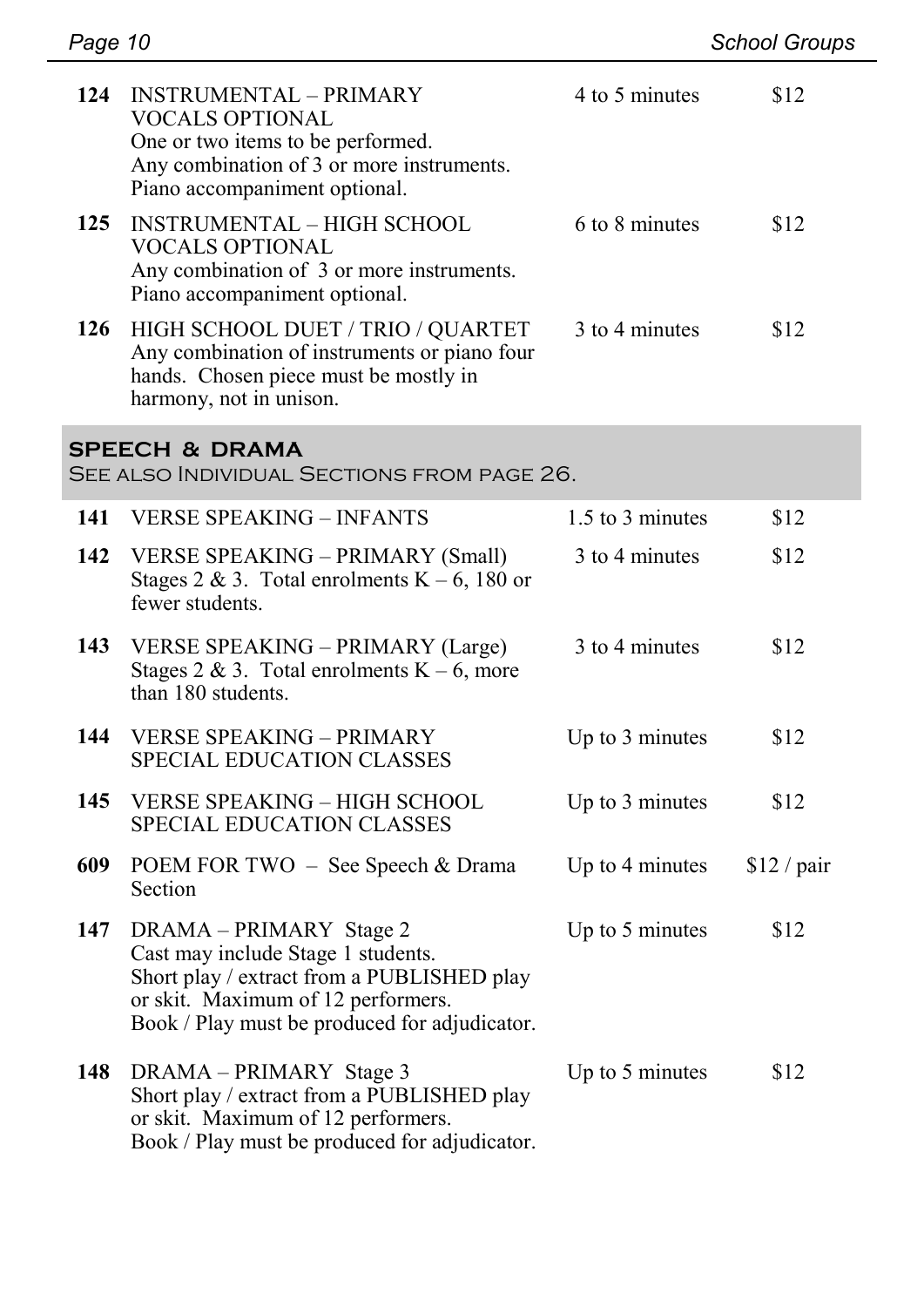| 149        | DRAMA – PRIMARY<br><b>SPECIAL EDUCATION GROUPS</b><br>Cast may include Stage 1 students.<br>Short play / extract from a PUBLISHED play<br>or skit. Maximum of 12 performers.<br>Book / Play must be produced for adjudicator. | Up to 5 minutes       | \$12 |
|------------|-------------------------------------------------------------------------------------------------------------------------------------------------------------------------------------------------------------------------------|-----------------------|------|
| <b>150</b> | DRAMA – HIGH SCHOOL Stage 4<br>Short play / extract from a PUBLISHED play<br>or skit. Maximum of 12 performers.<br>Book / Play must be produced for adjudicator.                                                              | Up to $10$<br>minutes | \$12 |
| 151        | DRAMA – HIGH SCHOOL Stages $5 & 6$<br>Short play / extract from a PUBLISHED play<br>or skit. Maximum of 12 performers.<br>Book / Play must be produced for adjudicator.                                                       | Up to $10$<br>minutes | \$12 |
| 152        | DRAMA – HIGH SCHOOL<br>SPECIAL EDUCATION GROUPS<br>Short play / extract from a PUBLISHED play<br>or skit. Maximum of 12 performers.<br>Book / Play must be produced for adjudicator.                                          | Up to 8 minutes       | \$12 |

#### **DANCE GROUPS**

See also Dance Troupe Sections from [page 29.](#page-30-0)

## **PLEASE NOTE**

#### **Time stated is a maximum and includes tags. Competitors will not be penalized if they perform for less than the maximum time.**

| 171 | <b>INFANTS</b><br>One item to be performed.<br>Minimum of 5 members / group    | Up to 7 minutes | \$12 |
|-----|--------------------------------------------------------------------------------|-----------------|------|
| 172 | <b>PRIMARY</b><br>One item to be performed.<br>Minimum of 5 members / group    | Up to 7 minutes | \$12 |
| 173 | - HIGH SCHOOL AGE<br>One item to be performed.<br>Minimum of 5 members / group | Up to 7 minutes | \$12 |
| 174 | <b>SPECIAL EDUCATION CLASSES</b><br>One item to be performed                   | Up to 7 minutes | \$12 |

## **ENTRIES CLOSE 1st March 2022**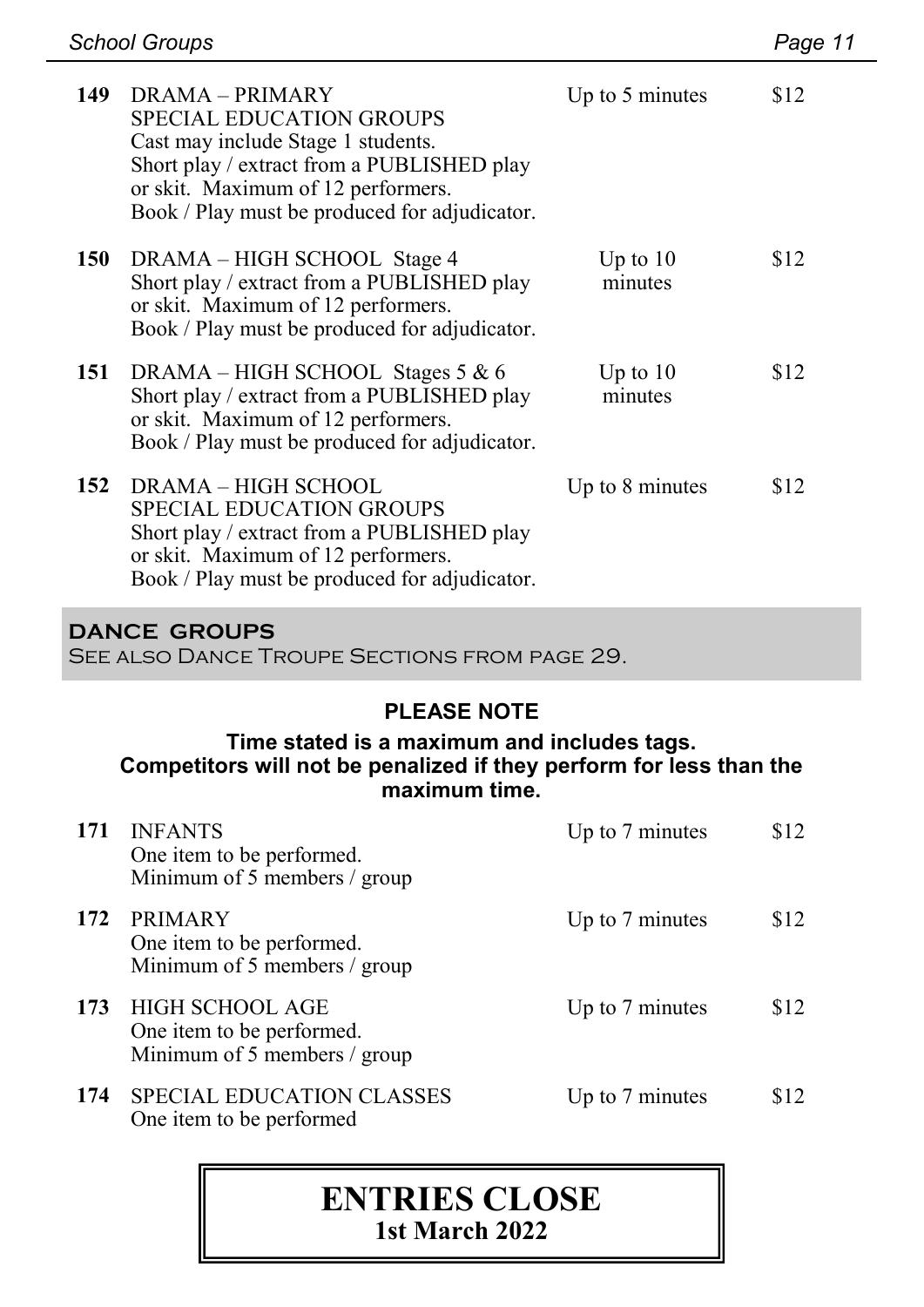# <span id="page-13-0"></span>**Vocal Sections**

**ENQUIRIES REGARDING VOCAL SECTIONS** PLEASE CONTACT – Kerrie Corish Ph: 4441 6028 mobile: 0407 308 455 email: [eldana.kr@hotmail.com](mailto:eldana.kr@hotmail.com)

## **ANTICIPATED DATES**

Thursday 19th May to Sunday 22nd May 2022

## **PRIZES**

Medallions will be awarded for 1st and 2nd places, except where money prizes are indicated.

## **OFFICIAL ACCOMPANIST**

**OPEN AND SENIOR VOCAL SECTIONS ONLY (Not Pop)**

(if required)

## **Mr Benjamin Burton**

email: [berny222@hotmail.com](mailto:berny222@hotmail.com)

#### **Competitors must contact accompanist & supply music at least 3 weeks prior to performance.**

The names of experienced persons who reside in the Shoalhaven and may be prepared to act as accompanists are listed below.

It is the responsibility of the entrant to contact them directly if required.

Rehearsal arrangements & payment of fees are the competitors' responsibility - the Eisteddfod Committee recommended rehearsal fee is \$20.00 per half hour (minimum).

| Jane Ryan                                       |              |
|-------------------------------------------------|--------------|
| jane ryan@hotmail.com                           | 0432 430 694 |
| Anne-Louise Glading<br>anneglading@yahoo.com.au | 0421 523 315 |
| Laima Robins<br>robinslaima@gmail.com           | 0476 555 592 |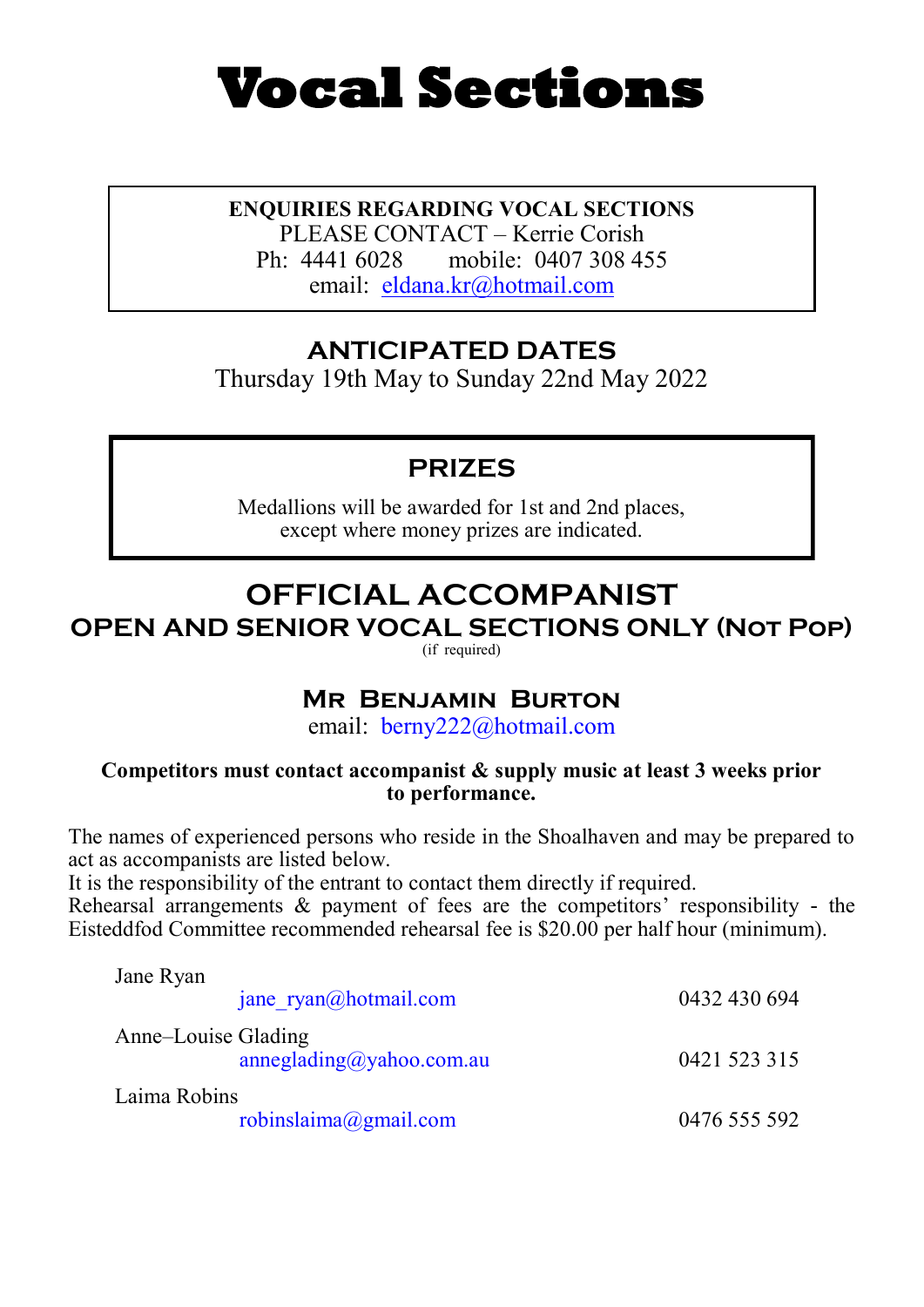## **Live accompaniment preferred. CD / USB backing may be used by school age competitors entering sections up to and including 16 years and under. No microphone unless specified.**

## **VOCAL SOLOS**

|     |                                                                                                                                                                                                                                                                                                                                      | <b>TIME LIMIT</b> | <b>ENTRY FEE</b> |
|-----|--------------------------------------------------------------------------------------------------------------------------------------------------------------------------------------------------------------------------------------------------------------------------------------------------------------------------------------|-------------------|------------------|
| 201 | SOLO (own choice) $-10$ years and under                                                                                                                                                                                                                                                                                              | Up to 3 minutes   | \$12             |
|     | SECTIONS 202 - 209 (CLASSICAL STYLE)                                                                                                                                                                                                                                                                                                 |                   |                  |
| 202 | $S OLO - 12$ years and under                                                                                                                                                                                                                                                                                                         | Up to 3 minutes   | \$12             |
| 203 | $S OLO - 14$ years and under                                                                                                                                                                                                                                                                                                         | Up to 3 minutes   | \$12             |
| 204 | $S OLO - 16$ years and under<br>Prizes: $1st - $25$ , $2nd - $15$                                                                                                                                                                                                                                                                    | Up to 3 minutes   | \$12             |
| 205 | $S OLO - 18$ years and under<br>Prizes: $1st - $25$ , $2nd - $15$                                                                                                                                                                                                                                                                    | Up to 4 minutes   | \$12             |
| 206 | <b>JUNIOR VOCAL CHAMPIONSHIP</b><br>13 to 18 years.<br>Two contrasting songs (excluding Pop) at least<br>one to be classical in nature.<br>No microphone or backing track permitted.<br>Competitors are required to perform in one<br>other classical section; 203, 204 or 205.<br>Prizes: $1st - $250$ , $2nd - $100$ , $3rd - $50$ | Up to 8 minutes   | \$20             |
| 207 | $S OLO - 21$ years and under<br>Prizes: $1st - $25$ , $2nd - $15$                                                                                                                                                                                                                                                                    | Up to 5 minutes   | \$12             |
| 209 | SOLO-OPEN<br>Prizes: $1st - $50$ , $2nd - $25$                                                                                                                                                                                                                                                                                       | Up to 5 minutes   | \$12             |
|     |                                                                                                                                                                                                                                                                                                                                      |                   |                  |
| 210 | <b>TRADITIONAL SONG</b><br>(from any country) $-12$ years and under                                                                                                                                                                                                                                                                  | Up to 3 minutes   | \$12             |
| 211 | <b>TRADITIONAL SONG</b><br>(from any country) $-14$ years and under                                                                                                                                                                                                                                                                  | Up to 3 minutes   | \$12             |
| 212 | <b>TRADITIONAL SONG</b><br>(from any country) $-16$ years and under<br>Prizes: $1st - $25$ , $2nd - $15$                                                                                                                                                                                                                             | Up to 3 minutes   | \$12             |
| 214 | <b>TRADITIONAL SONG</b><br>(from any country) - OPEN                                                                                                                                                                                                                                                                                 | Up to 3 minutes   | \$12             |

Prizes:  $1st - $50$ ,  $2nd - $25$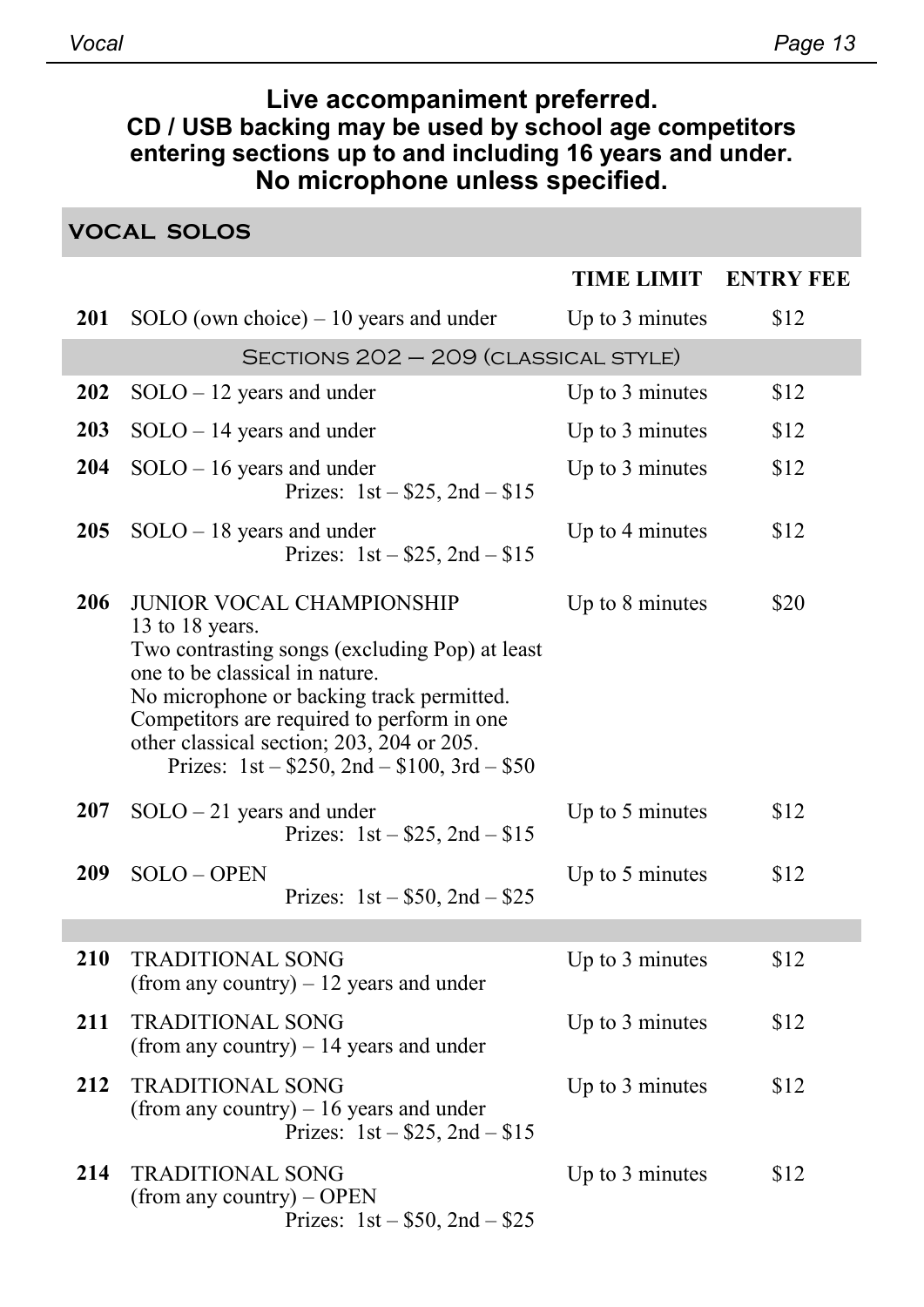|     | SECTIONS 222 - 225 (NOT FROM A MUSICAL SHOW: STAGE, FILM OR TV)                                                                                  |                 |      |
|-----|--------------------------------------------------------------------------------------------------------------------------------------------------|-----------------|------|
| 223 | BALLAD composed 1950 or later<br>14 years & under (Microphone available)                                                                         | Up to 5 minutes | \$12 |
| 224 | BALLAD composed 1950 or later<br>18 years & under (Microphone available)<br>Prizes: $1st - $25$ , $2nd - $15$                                    | Up to 5 minutes | \$12 |
| 225 | BALLAD composed 1950 or later<br>OPEN (Microphone available)<br>Prizes: $1st - $50$ , $2nd - $25$                                                | Up to 5 minutes | \$12 |
|     |                                                                                                                                                  |                 |      |
| 226 | <b>VOCAL PERFORMANCE</b><br>OWN ACCOMPANIMENT (any instrument)<br>21 years and under (Microphone available)<br>Prizes: $1st - $25$ , $2nd - $15$ | Up to 5 minutes | \$12 |
| 230 | POP or COUNTRY - 8 years and under<br>(Microphone & backing CD / USB permitted)                                                                  | Up to 4 minutes | \$12 |
| 231 | POP or COUNTRY - 10 years and under<br>(Microphone & backing CD / USB permitted)                                                                 | Up to 4 minutes | \$12 |
| 232 | POP or COUNTRY - 12 years and under<br>(Microphone & backing CD / USB permitted)                                                                 | Up to 4 minutes | \$12 |
| 233 | POP or COUNTRY - 14 years and under<br>(Microphone & backing CD / USB permitted)                                                                 | Up to 4 minutes | \$12 |
| 234 | POP or COUNTRY - 16 years and under<br>(Microphone & backing CD / USB permitted)<br>Prizes: $1st - $25$ , $2nd - $15$                            | Up to 5 minutes | \$12 |
| 235 | POP or COUNTRY - 18 years and under<br>(Microphone & backing CD / USB permitted)<br>Prizes: $1st - $25$ , $2nd - $15$                            | Up to 5 minutes | \$12 |
| 236 | POP or COUNTRY - OPEN<br>(Microphone & backing CD / USB permitted)<br>Prizes: $1st - $50$ , $2nd - $25$                                          | Up to 5 minutes | \$12 |
| 240 | SONG IN COSTUME from a Movie or<br>Musical Show $-12$ years and under                                                                            | Up to 4 minutes | \$12 |
| 241 | SONG IN COSTUME from a Movie or<br>Musical Show $-14$ years and under                                                                            | Up to 4 minutes | \$12 |
| 242 | SONG IN COSTUME from a Movie or<br>Musical Show $-16$ years and under<br>Prizes: $1st - $25$ , $2nd - $15$                                       | Up to 5 minutes | \$12 |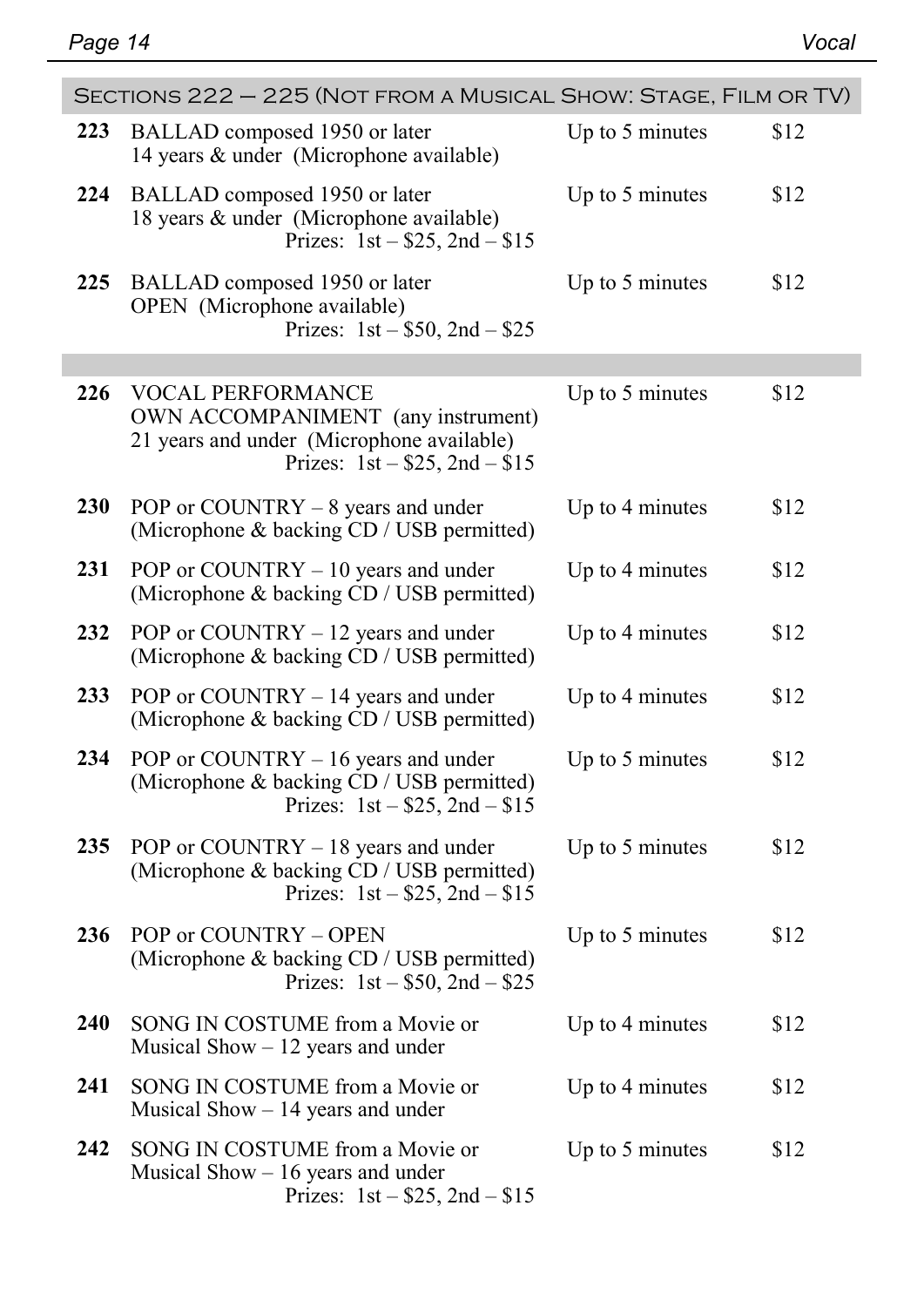| Vocal      |                                                                                                               |                           | Page 15 |
|------------|---------------------------------------------------------------------------------------------------------------|---------------------------|---------|
| 244        | SONG IN COSTUME from a Stage Musical<br>or Operetta - OPEN<br>Prizes: $1st - $50$ , $2nd - $25$               | Up to 6 minutes           | \$12    |
|            | SECTIONS $245 - 251$ (Microphone & Backing CD / USB Permitted)                                                |                           |         |
| 245        | SONG from Stage, Screen or TV Show<br>$-10$ years and under (No Costume)                                      | Up to 4 minutes           | \$12    |
| 246        | SONG from Stage, Screen or TV Show<br>$-12$ years and under (No Costume)                                      | Up to 4 minutes           | \$12    |
| 247        | SONG from Stage, Screen or TV Show<br>- 14 years and under (No Costume)                                       | Up to 4 minutes           | \$12    |
| 248        | SONG from Stage, Screen or TV Show<br>$-16$ years and under (No Costume)<br>Prizes: $1st - $25$ , $2nd - $15$ | Up to 5 minutes           | \$12    |
| 249        | SONG from Stage, Screen or TV Show<br>- OPEN (No Costume)<br>Prizes: $1st - $50$ , $2nd - $25$                | Up to 6 minutes           | \$12    |
| <b>250</b> | CONTEMPORARY SONG, Special Needs<br>$-16$ years and under<br>Prizes: $1st - $25$ , $2nd - $15$                | Up to $5 \text{ minutes}$ | \$12    |
| 251        | CONTEMPORARY SONG, Special Needs<br>$-$ OPEN<br>Prizes: $1st - $50$ , $2nd - $25$                             | Up to 6 minutes           | \$12    |

#### **252** JUNIOR CONTEMPORARY CHAMPIONSHIP – 13 to 18 years.

Up to 5 minutes  $$20$ 

Competitors are required to perform in two (2) contemporary sections; 223, 224, 233, 234, 235, 247, 248 or 250. Up to twelve (12) competitors will be selected for the final. This section will not run with fewer than six (6) entrants. No song may be repeated in any section or the final.

Adjudication will be based on originality of style, delivery, vocal ability, stage & microphone technique, overall presentation, audience communication and compliance with the term "*age appropriate lyrics and clothing*".

Prizes: 1st – \$250, 2nd – \$100, 3rd – \$50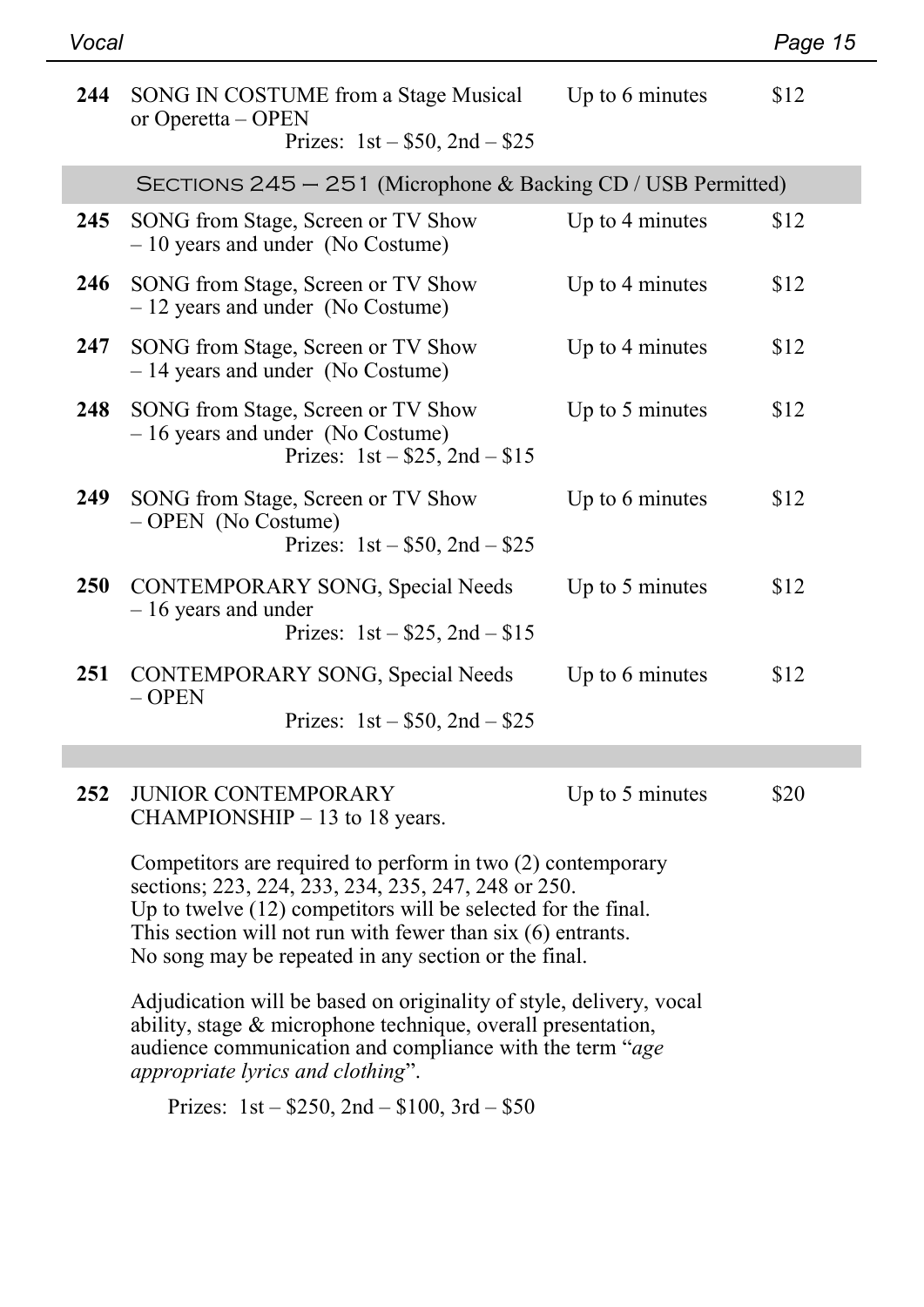| 255 | HYMN, CAROL or GOSPEL SONG<br>(not from a Movie or Musical Show)<br>12 years and under                                                                                                                                                  | Up to 3 minutes       | \$12 |
|-----|-----------------------------------------------------------------------------------------------------------------------------------------------------------------------------------------------------------------------------------------|-----------------------|------|
| 256 | HYMN, CAROL or GOSPEL SONG<br>(not from a Movie or Musical Show)<br>16 years and under<br>Prizes: $1st - $25$ , $2nd - $15$                                                                                                             | Up to 3 minutes       | \$12 |
| 260 | JAZZ - OPEN (Microphone available)<br>Prizes: $1st - $50$ , $2nd - $25$                                                                                                                                                                 | Up to 5 minutes       | \$12 |
| 262 | SACRED SOLO (Not Oratorio or Mass) -<br><b>OPEN</b><br>Prizes: $1st - $50$ , $2nd - $25$                                                                                                                                                | Up to 5 minutes       | \$12 |
| 263 | SACRED ARIA (Oratorio, Cantata or Mass) -<br><b>OPEN</b><br>Prizes: $1st - $50$ , $2nd - $25$                                                                                                                                           | Up to 6 minutes       | \$12 |
| 264 | <b>OPERATIC ARIA - OPEN</b><br>Prizes: $1st - $50$ , $2nd - $25$                                                                                                                                                                        | Up to 8 minutes       | \$12 |
| 265 | <b>FRENCH OR ITALIAN SONG - OPEN</b><br>$Classical - to be sung in original language$<br>Prizes: $1st - $50$ , $2nd - $30$ , $3rd - $20$                                                                                                | Up to 6 minutes       | \$12 |
| 266 | 20th / 21st CENTURY SONG - OPEN<br>Any song composed in the $20th/21st$ Century –<br>classical style<br>Prizes: $1st - $50$ , $2nd - $25$                                                                                               | Up to 6 minutes       | \$12 |
| 267 | <b>GERMAN LIEDER - OPEN</b><br>Prizes: $1st - $250$ , $2nd - $100$                                                                                                                                                                      | Up to 6 minutes       | \$20 |
| 268 | SONG by AUSTRALIAN COMPOSER -<br>OPEN, classical style<br>Prizes: $1st - $50$ , $2nd - $25$                                                                                                                                             | Up to 6 minutes       | \$12 |
| 269 | OPERATIC, CONCERT or SACRED ARIA<br>by Haydn or Mozart - OPEN<br>Prizes: $1st - $250$ , 2nd \$100                                                                                                                                       | Up to 8 minutes       | \$20 |
| 270 | <b>VOCAL PERFORMANCE - OPEN</b><br>Two pieces to be performed, both classical style<br>but of a contrasting nature. Competitors are to<br>announce their own items.<br>$\frac{1}{2}$ Drives: 1st $\frac{1}{2}$ 100 2nd $\frac{1}{2}$ 50 | Up to $10$<br>minutes | \$15 |

*Page 16 Vocal*

Prizes: 1st – \$100, 2nd – \$50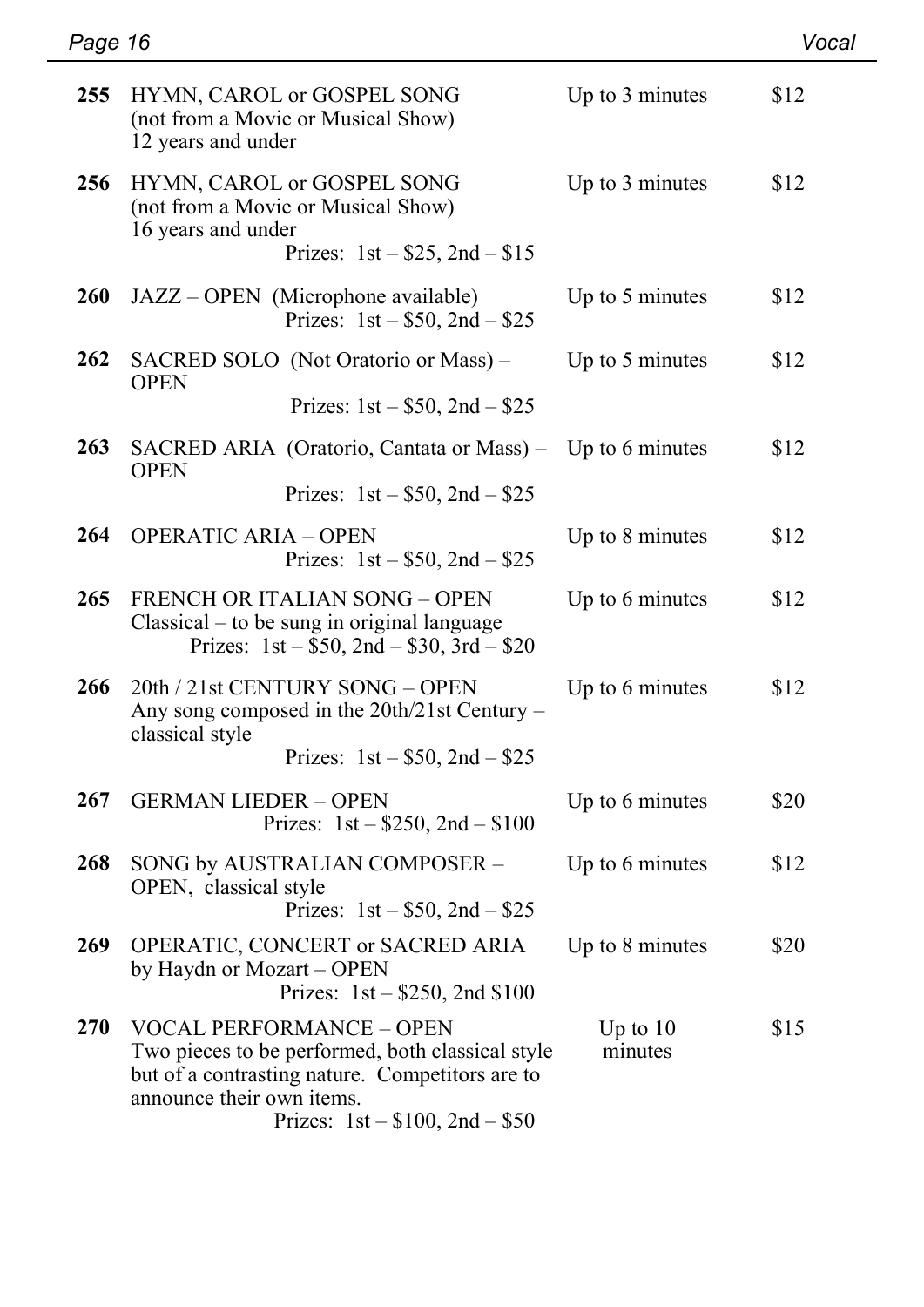### **271** OPERATIC ARIA CONTEST Open to competitors 35 years and under. Competitors are required to perform in one other Vocal section; 263, 264, 265, 266, 267, 269 or 270. Preliminaries and Finals may be programmed for different days. *First prize winners are not eligible to enter for the following three (3) years* \$30 PRELIMINARIES: One Aria, own choice to be performed.

Competitors are to announce their own items. Up to six (6) Finalists will be chosen.

FINALS: Finalists will be required to perform a second Up to 8 minutes per piece

Aria as well as the Preliminary Aria. Finalists must present a short synopsis of each.

Prizes: 1st – \$3000,  $2nd - $1000$ ,  $3rd - $500$ , other finalists  $- $100$ 

## **ENTRIES CLOSE 1st March 2022**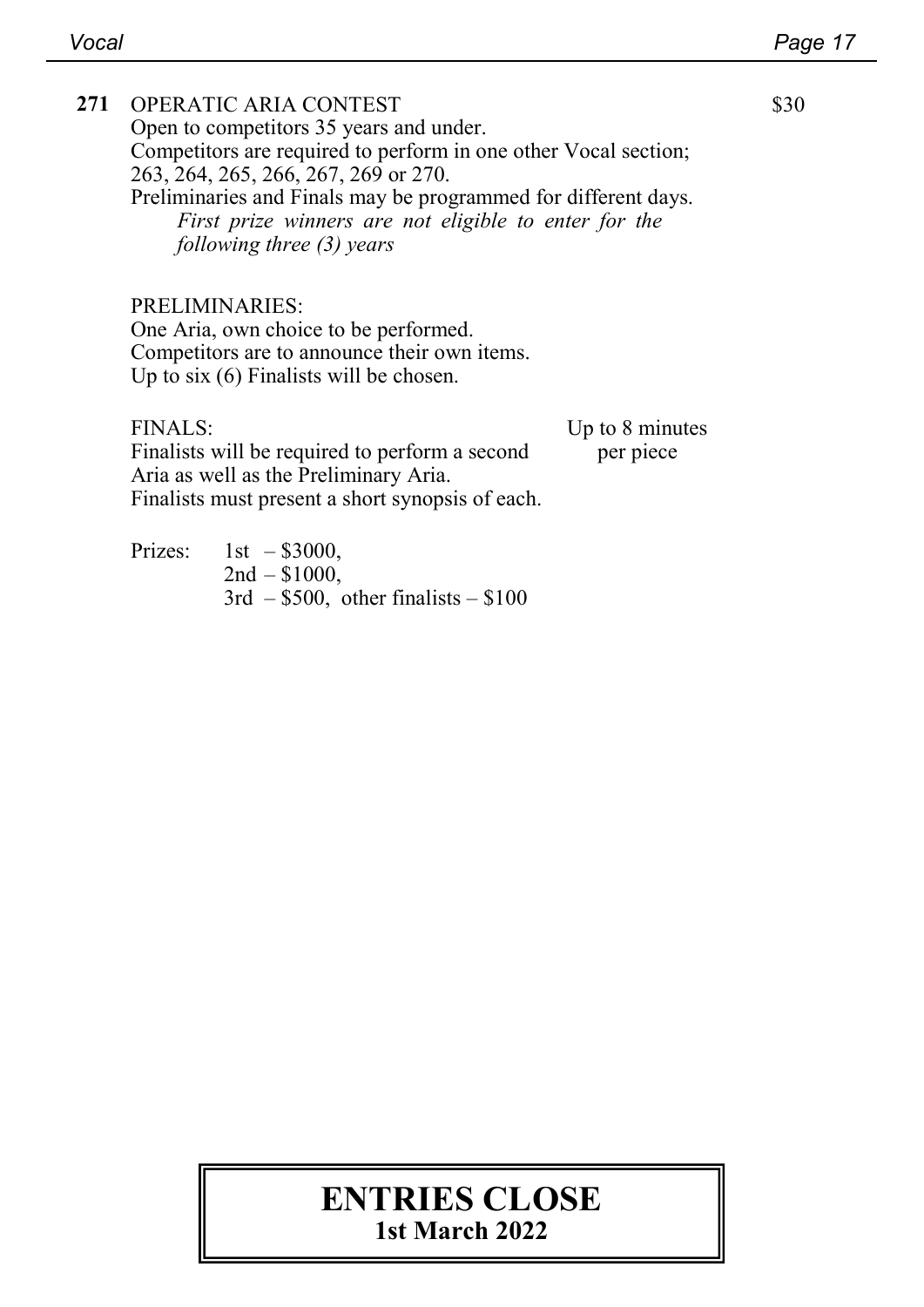|     | SONGS FOR TWO, ENSEMBLES, CHORAL                                                                                  |                       |             |
|-----|-------------------------------------------------------------------------------------------------------------------|-----------------------|-------------|
| 281 | SONG for $TWO - 14$ years and under                                                                               | Up to 3 minutes       | \$12 / pair |
| 282 | $SONG for TWO - OPER$<br>Prizes: $1st - $50$ , $2nd - $25$                                                        | Up to 5 minutes       | \$12 / pair |
| 283 | SONG for $TWO - POP - OPEN$<br>(Microphone & backing CD permitted)<br>Prizes: $1st - $50$ , $2nd - $25$           | Up to 5 minutes       | \$12 / pair |
| 285 | SONG for $TWO - IN COSTUME - from a$<br>Stage Musical or Operetta – OPEN<br>Prizes: $1st - $50$ , $2nd - $25$     | Up to 6 minutes       | \$12        |
| 286 | $ENSEMBLE - 18$ years and under<br>$(3 - 12 \text{ voices})$<br>1 or 2 items<br>Prizes: $1st - $50$ , $2nd - $25$ | Up to 5 minutes       | \$12        |
| 287 | $ENSEMBLE - OPER(3 - 12 \text{ voices})$<br>1 or 2 items<br>Prizes: $1st - $50$ , $2nd - $25$                     | Up to 5 minutes       | \$12        |
| 288 | <b>CHOIRS - OPEN</b><br>2 items of a contrasting nature<br>Prizes: $1st - $250$ , $2nd - $100$                    | Up to $10$<br>minutes | \$20        |

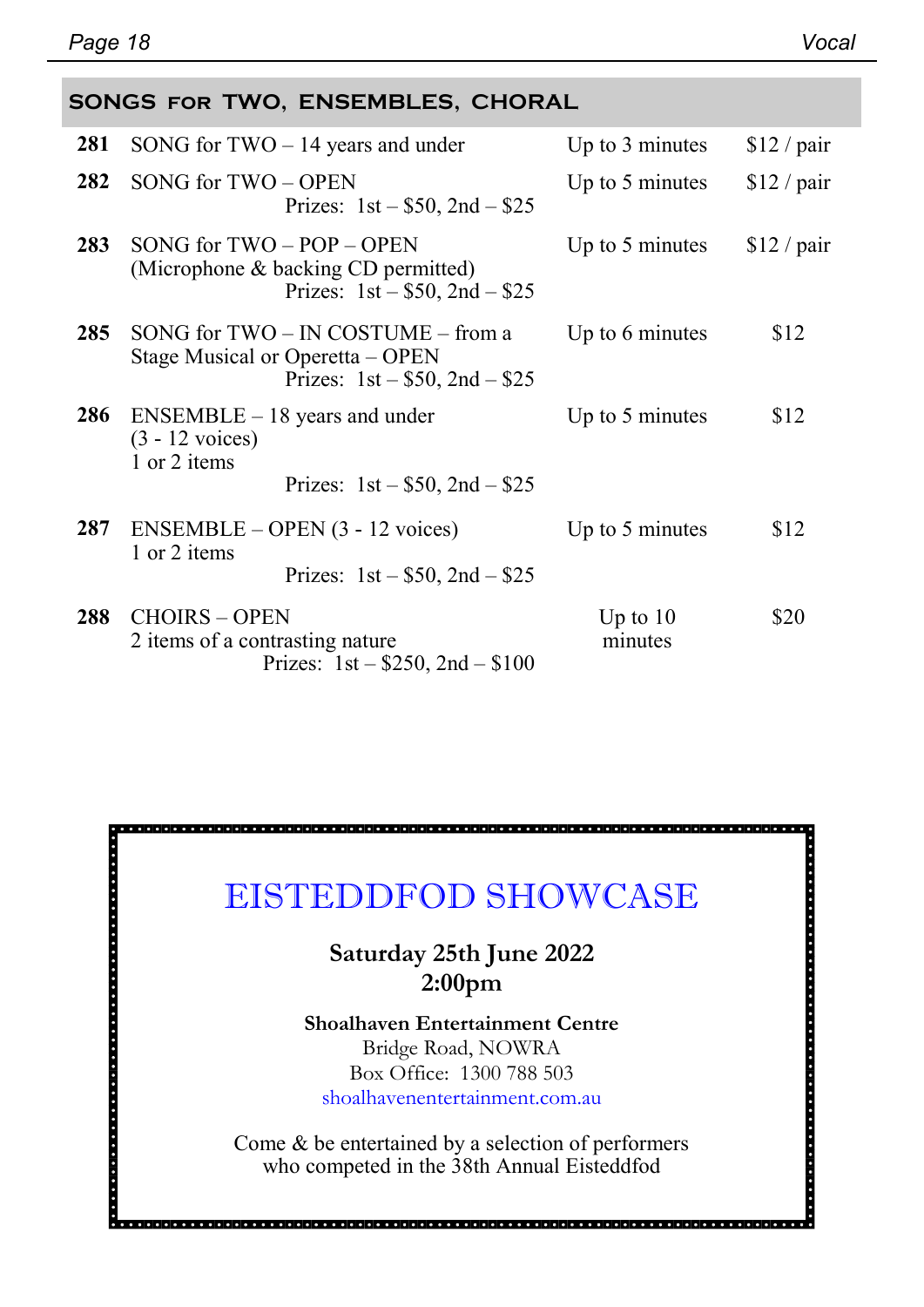## <span id="page-20-0"></span>**Instrumental Sections**

**ENQUIRIES REGARDING INSTRUMENTAL SECTIONS** PLEASE CONTACT – Maree McGrath mobile: 0417 288 364 email: [mareemak58@gmail.com](mailto:mareemak58@gmail.com)

## **ANTICIPATED DATES**

Thursday 26th May to Sunday 29th May 2022

## **PRIZES**

Medallions will be awarded for 1st and 2nd places, except where money prizes are indicated.

## **COMPETITORS MUST PROVIDE THEIR OWN ACCOMPANIST**

as there will be no official instrumental accompanist at the Eisteddfod.

The names of experienced persons who reside in the Shoalhaven and may be prepared to act as accompanists are listed below.

It is the responsibility of the entrant to contact them directly if required.

Rehearsal arrangements & payment of fees are the competitors' responsibility - the Eisteddfod Committee recommended rehearsal fee is \$20.00 per half hour (minimum).

| Jane Ryan                |              |
|--------------------------|--------------|
| jane ryan@hotmail.com    | 0432 430 694 |
| Anne-Louise Glading      |              |
| anneglading@yahoo.com.au | 0421 523 315 |
| Laima Robins             |              |
| robinslaima@gmail.com    | 0476 555 592 |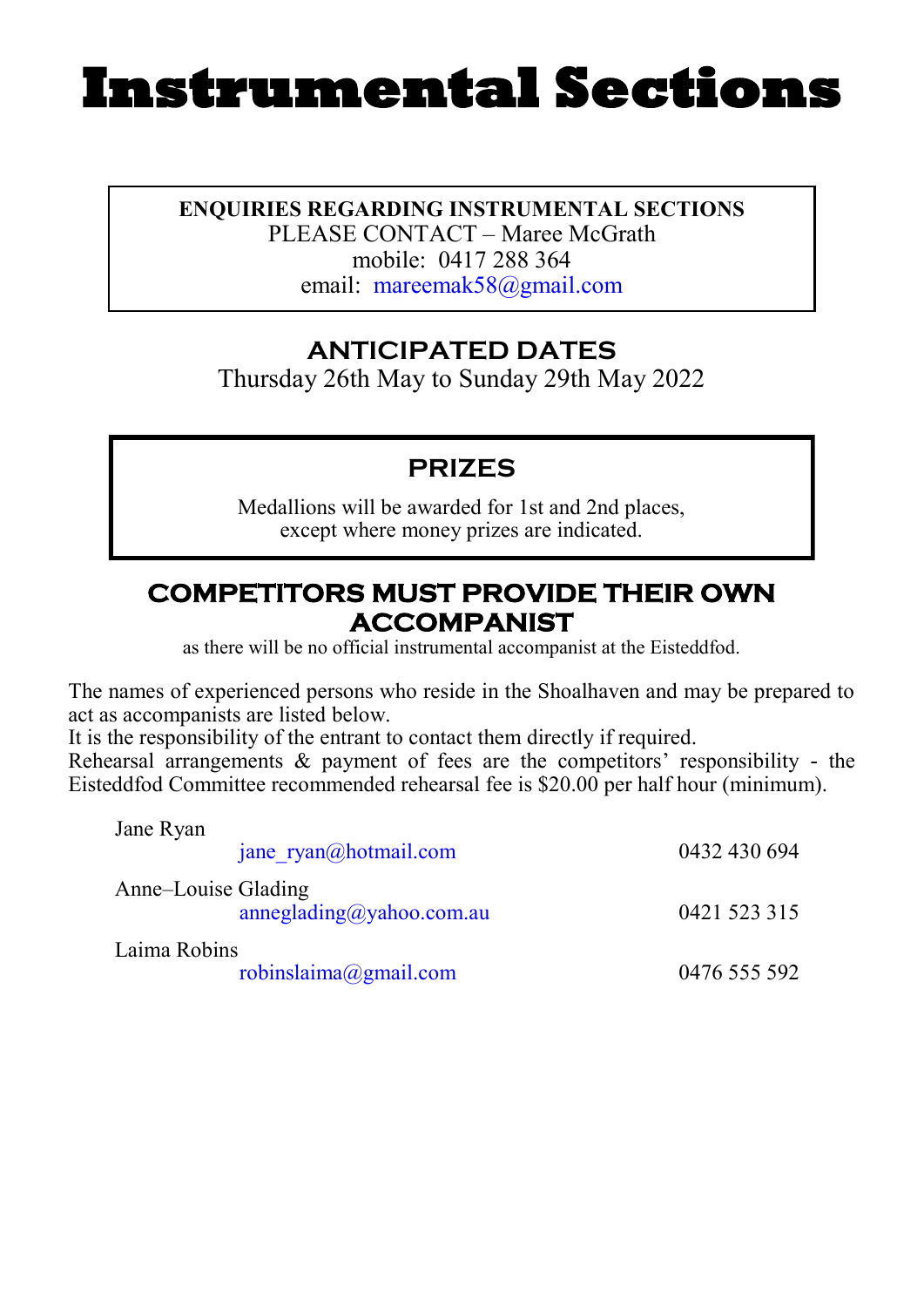## **PIANOFORTE**

|     |                                                                                                                                                                                                                            | <b>TIME LIMIT</b>                                | <b>ENTRY FEE</b> |
|-----|----------------------------------------------------------------------------------------------------------------------------------------------------------------------------------------------------------------------------|--------------------------------------------------|------------------|
| 401 | 8 years and under                                                                                                                                                                                                          | Up to 3 minutes                                  | \$12             |
| 402 | 10 years and under                                                                                                                                                                                                         | Up to 3 minutes                                  | \$12             |
| 403 | 11 years $&$ under – Beginner<br>Less than one year music tuition.                                                                                                                                                         | Up to 2 minutes                                  | \$12             |
| 404 | 12 years and under                                                                                                                                                                                                         | Up to 4 minutes                                  | \$12             |
| 405 | <b>JUNIOR PIANO CHAMPIONSHIP</b><br>12 years and under. Two or three contrasting<br>works. Competitors are required to perform in<br>at least one other Piano section.<br>Prizes: $1st - $250$ , $2nd - $50$ , $3rd - $25$ | Minimum 5<br>minutes to<br>maximum<br>10 minutes | \$20             |
| 406 | 14 years and under                                                                                                                                                                                                         | Up to 4 minutes                                  | \$12             |
| 407 | 15 years & under $-$ Beginner<br>Less than one year music tuition.                                                                                                                                                         | Up to 3 minutes                                  | \$12             |
| 408 | 16 years and under<br>Prizes: $1st - $25$ , $2nd - $15$                                                                                                                                                                    | Up to 5 minutes                                  | \$12             |
| 409 | 18 years and under<br>Prizes: $1st - $25$ , $2nd - $15$                                                                                                                                                                    | Up to 5 minutes                                  | \$12             |
| 410 | <b>TEEN PIANO CHAMPIONSHIP</b><br>13 to 19 years. Two contrasting works.<br>Competitors are required to perform in at least<br>one other Piano section.<br>Prizes: $1st - $500$ , $2nd - $50$ , $3rd - $25$                | Minimum 7<br>minutes to<br>maximum<br>12 minutes | \$25             |
| 411 | 20 years and over<br>Prizes: $1st - $50$ , $2nd - $25$                                                                                                                                                                     | Up to 7 minutes                                  | \$12             |
|     | SECTIONS 413 TO 415<br>PLEASE INDICATE ON ENTRY WHICH SYLLABUS IS STUDIED                                                                                                                                                  |                                                  |                  |
| 413 | Any Composition from AMEB or Trinity or<br>ANZCA or St. Cecilia syllabus up to and<br>including Grade 2                                                                                                                    | Up to 2 minutes                                  | \$12             |
| 414 | Any Composition from AMEB or Trinity or<br>ANZCA or St. Cecilia syllabus Grades 3 & 4                                                                                                                                      | Up to 3 minutes                                  | \$12             |
| 415 | Any Composition from AMEB or Trinity or<br>ANZCA or St. Cecilia syllabus Grades 5 & 6                                                                                                                                      | Up to 4 minutes                                  | \$12             |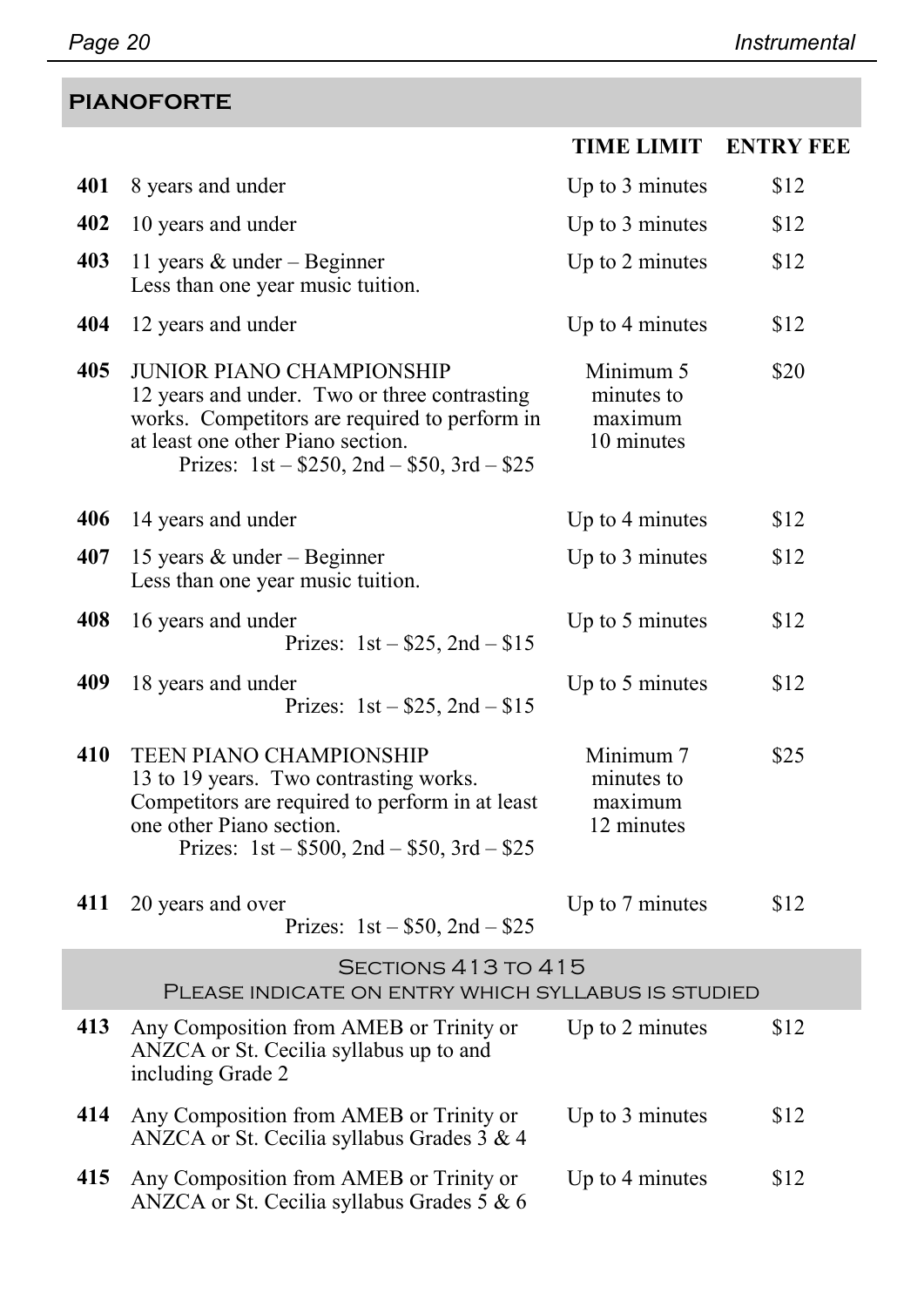*Instrumental Page 21*

|     |                                                      |                                   | SECTIONS $416 - 417$<br><b>RESTRICTED TO SHOALHAVEN RESIDENTS</b>                                                                                                                                                                                                                                                         |                                             |      |
|-----|------------------------------------------------------|-----------------------------------|---------------------------------------------------------------------------------------------------------------------------------------------------------------------------------------------------------------------------------------------------------------------------------------------------------------------------|---------------------------------------------|------|
| 416 | 12 years and under                                   |                                   |                                                                                                                                                                                                                                                                                                                           | Up to 4 minutes                             | \$12 |
| 417 | 14 years and under                                   |                                   |                                                                                                                                                                                                                                                                                                                           | Up to 4 minutes                             | \$12 |
|     |                                                      |                                   | $S$ ECTIONS $421 - 424$<br>CENTURY & DATE OF COMPOSITION AS DEFINED BY<br><b>GROVES DICTIONARY OF MUSIC</b>                                                                                                                                                                                                               |                                             |      |
| 421 | Composed 1600 - 1750.                                |                                   | <b>BAROQUE COMPOSITION - OPEN</b><br>Prizes: $1st - $50$ , $2nd - $25$                                                                                                                                                                                                                                                    | Up to 7 minutes                             | \$12 |
| 422 | Composed 1750 - 1830.                                |                                   | <b>CLASSICAL COMPOSITION – OPEN</b><br>Prizes: $1st - $50$ , $2nd - $25$                                                                                                                                                                                                                                                  | Up to 7 minutes                             | \$12 |
| 423 | Composed 1830 - 1900.                                |                                   | ROMANTIC COMPOSITION - OPEN<br>Prizes: $1st - $50$ , $2nd - $25$                                                                                                                                                                                                                                                          | Up to 7 minutes                             | \$12 |
| 424 | OPEN (not Jazz)                                      |                                   | 20th / 21st CENTURY COMPOSITION -<br>Prizes: $1st - $50$ , $2nd - $25$                                                                                                                                                                                                                                                    | Up to 7 minutes                             | \$12 |
| 425 | <b>JAZZ-OPEN</b>                                     |                                   | Prizes: $1st - $50$ , $2nd - $25$                                                                                                                                                                                                                                                                                         | Up to 7 minutes                             | \$12 |
| 426 | PIANO CHAMPIONSHIP - OPEN<br>Final round only apply. | to enter the following year.      | Competitors are required to perform in at least two other Piano<br>sections 421, 422, 423 or 424. No piece may be repeated.<br>Both Preliminaries and Finals will be timetabled for the same<br>day. If a preliminary round is not held, then the rules for the<br>Those who win for 2 consecutive years are not eligible |                                             | \$30 |
|     | PRELIMINARIES:<br>Final round.                       |                                   | One piece of own choice to be performed.<br>Up to six performers will be chosen for the                                                                                                                                                                                                                                   | Minimum 5 minutes to<br>maximum 8 minutes   |      |
|     | <b>FINALS:</b><br>Preliminary piece.                 |                                   | Two or three contrasting works from across the<br>range of musical periods, including the                                                                                                                                                                                                                                 | Minimum 12 minutes to<br>maximum 18 minutes |      |
|     | Prizes:                                              | 1st $-$ \$3000,<br>$2nd - $1000,$ | $3rd$ – \$500, other finalists – \$100                                                                                                                                                                                                                                                                                    |                                             |      |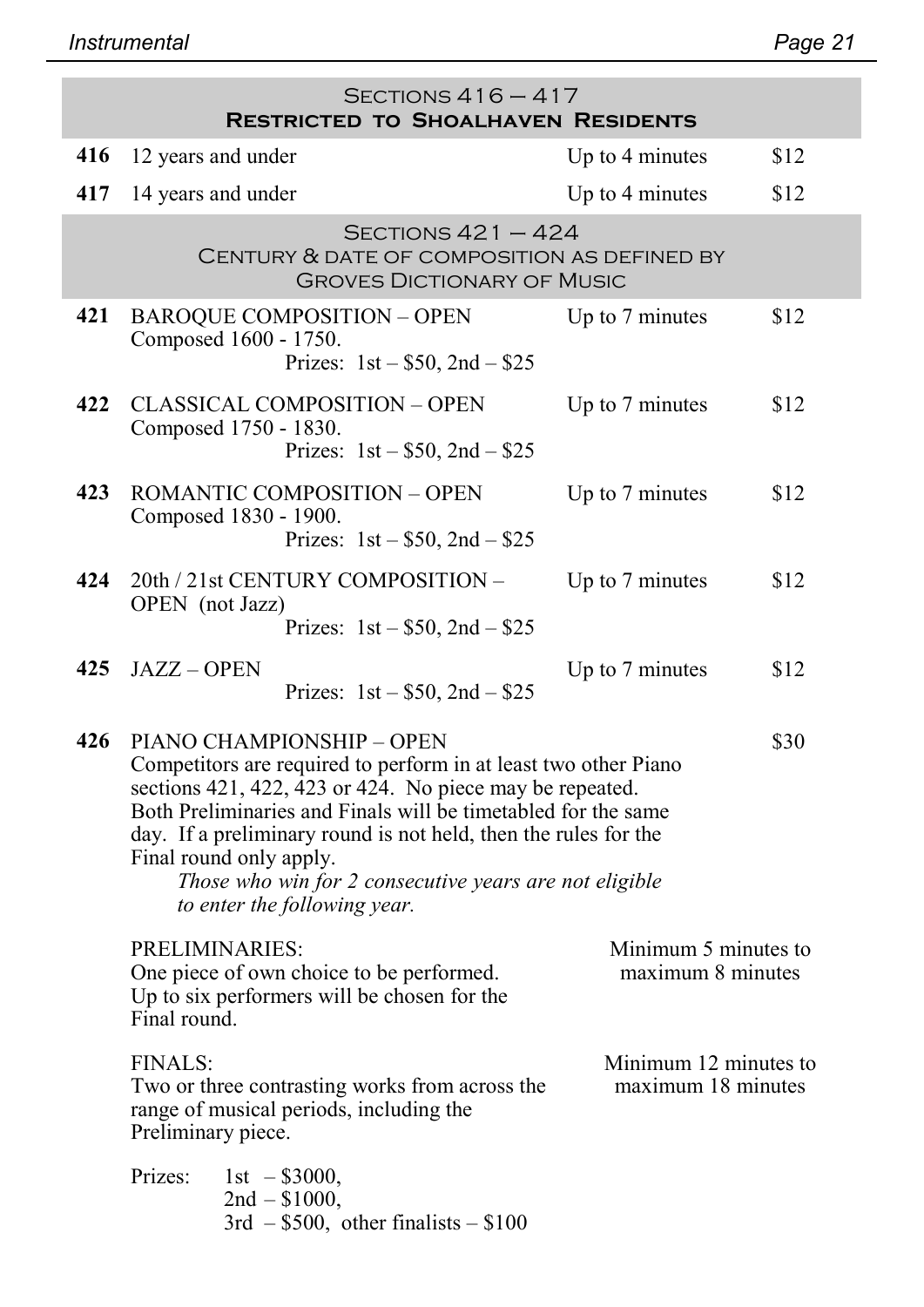|     | PIANOFORTE - DUET                                          |                           |              |
|-----|------------------------------------------------------------|---------------------------|--------------|
|     | 427 12 years $&$ under                                     | Up to 4 minutes           | $$12$ / pair |
|     | 428 15 years & under<br>Less than two years music tuition. | Up to $5 \text{ minutes}$ | \$12/pair    |
| 429 | <b>OPEN</b><br>Prizes: $1st - $50$ , $2nd - $25$           | Up to 7 minutes           | $$12$ / pair |

#### **KEYBOARD**

Competitors are to provide their own instrument and may make use of a disk prepared prior to performance; such preparation should include only storage of registration and sequenced rhythm programs. No MIDI file backing.

| 431 10 years and under | Up to 4 minutes | \$12 |
|------------------------|-----------------|------|
| 432 14 years and under | Up to 5 minutes | \$12 |

#### **The total time allowed includes setup and performance**.

### **INSTRUMENTAL**

| 441 | PERFORMANCE $-25$ years and under.<br>Any Instrument. Two pieces to be performed,<br>both classical but of a contrasting nature.<br>Prizes: $1st - $100$ , $2nd - $50$ | Minimum 5<br>minutes to<br>maximum 10<br>minutes | \$15 |
|-----|------------------------------------------------------------------------------------------------------------------------------------------------------------------------|--------------------------------------------------|------|
| 442 | PERFORMANCE - OPEN<br><b>Restricted to Shoalhaven Residents</b><br>Any Instrument. One piece to be performed.<br>Own choice.<br>Prizes: $1st - $50$ , $2nd - $25$      | Up to 7 minutes                                  | \$12 |

#### **INSTRUMENTAL (Any other instrument)**

|  | Sections for instruments not mentioned elsewhere |  |  |
|--|--------------------------------------------------|--|--|
|  |                                                  |  |  |

|     | 445 12 years $&$ under                                      | Up to 4 minutes           | \$12 |
|-----|-------------------------------------------------------------|---------------------------|------|
|     | 446 16 years $&$ under<br>Prizes: $1st - $25$ , $2nd - $15$ | Up to $5 \text{ minutes}$ | \$12 |
| 447 | <b>OPEN</b><br>Prizes: $1st - $100$ , $2nd - $50$           | Up to 7 minutes           | \$15 |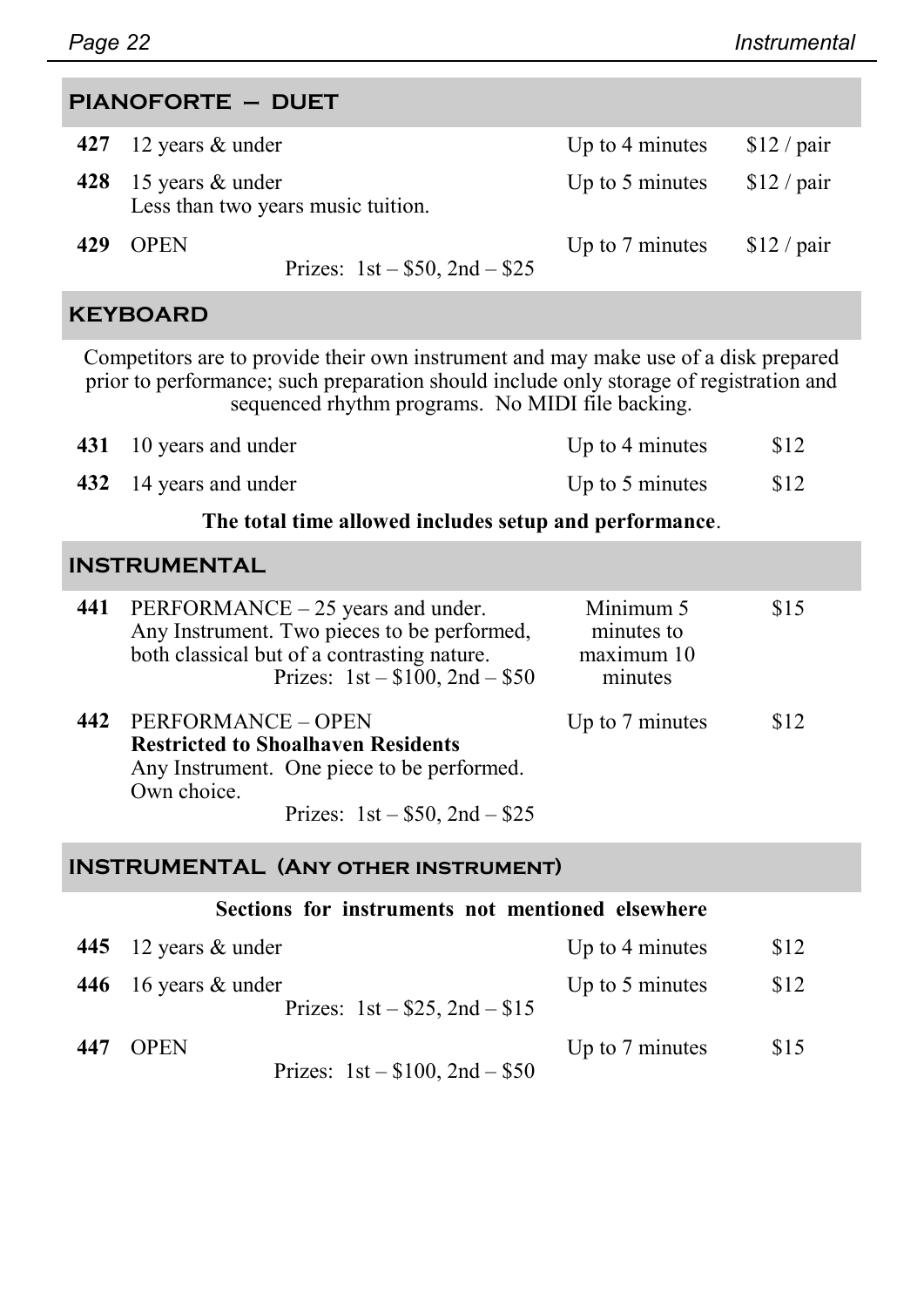## **ORIGINAL COMPOSITION – Vocal or Instrumental**

Music to be performed and manuscript provided for adjudicator. See General Rule 6 – piece may also be performed in another section.

| 448 | Primary School age composer                                                                                                          | Up to 6 minutes                   | \$12         |
|-----|--------------------------------------------------------------------------------------------------------------------------------------|-----------------------------------|--------------|
| 449 | High School age composer                                                                                                             | Up to 6 minutes                   | \$12         |
| 450 | <b>OPEN</b><br>Prizes: $1st - $100$ , $2nd - $50$                                                                                    | Up to 6 minutes                   | \$15         |
|     | <b>STRINGS (VIOLIN, VIOLA, CELLO OR BASS)</b>                                                                                        |                                   |              |
| 452 | 12 years and under                                                                                                                   | Up to 4 minutes                   | \$12         |
| 454 | 16 years and under<br>Prizes: $1st - $25$ , $2nd - $15$                                                                              | Up to 5 minutes                   | \$12         |
| 455 | <b>OPEN</b><br>Prizes: $1st - $250$ , $2nd - $50$                                                                                    | Min. 5 minutes<br>max. 8 minutes. | \$20         |
|     | <b>BRASS OR WOODWIND</b>                                                                                                             |                                   |              |
| 462 | 12 years and under                                                                                                                   | Up to 5 minutes                   | \$12         |
| 463 | 14 years and under                                                                                                                   | Up to 5 minutes                   | \$12         |
| 464 | 16 years and under<br>Prizes: $1st - $25$ , $2nd - $15$                                                                              | Up to 6 minutes                   | \$12         |
| 466 | <b>OPEN</b><br>Prizes: $1st - $250$ , $2nd - $50$                                                                                    | Up to 8 minutes                   | \$20         |
|     | <b>INSTRUMENTAL - DUET</b>                                                                                                           |                                   |              |
| 471 | DUET - 12 years and under<br>Any combination of instruments.<br>Piano accompaniment optional.                                        | Up to 4 minutes                   | $$12$ / pair |
| 472 | $DUET - 16$ years and under<br>Any combination of instruments.<br>Piano accompaniment optional.<br>Prizes: $1st - $30$ , $2nd - $20$ | Up to 5 minutes                   | $$12$ / pair |
| 473 | <b>DUET-OPEN</b><br>Any combination of instruments.<br>Piano accompaniment optional.<br>Prizes: $1st - $50$ , $2nd - $25$            | Up to 6 minutes                   | $$12$ / pair |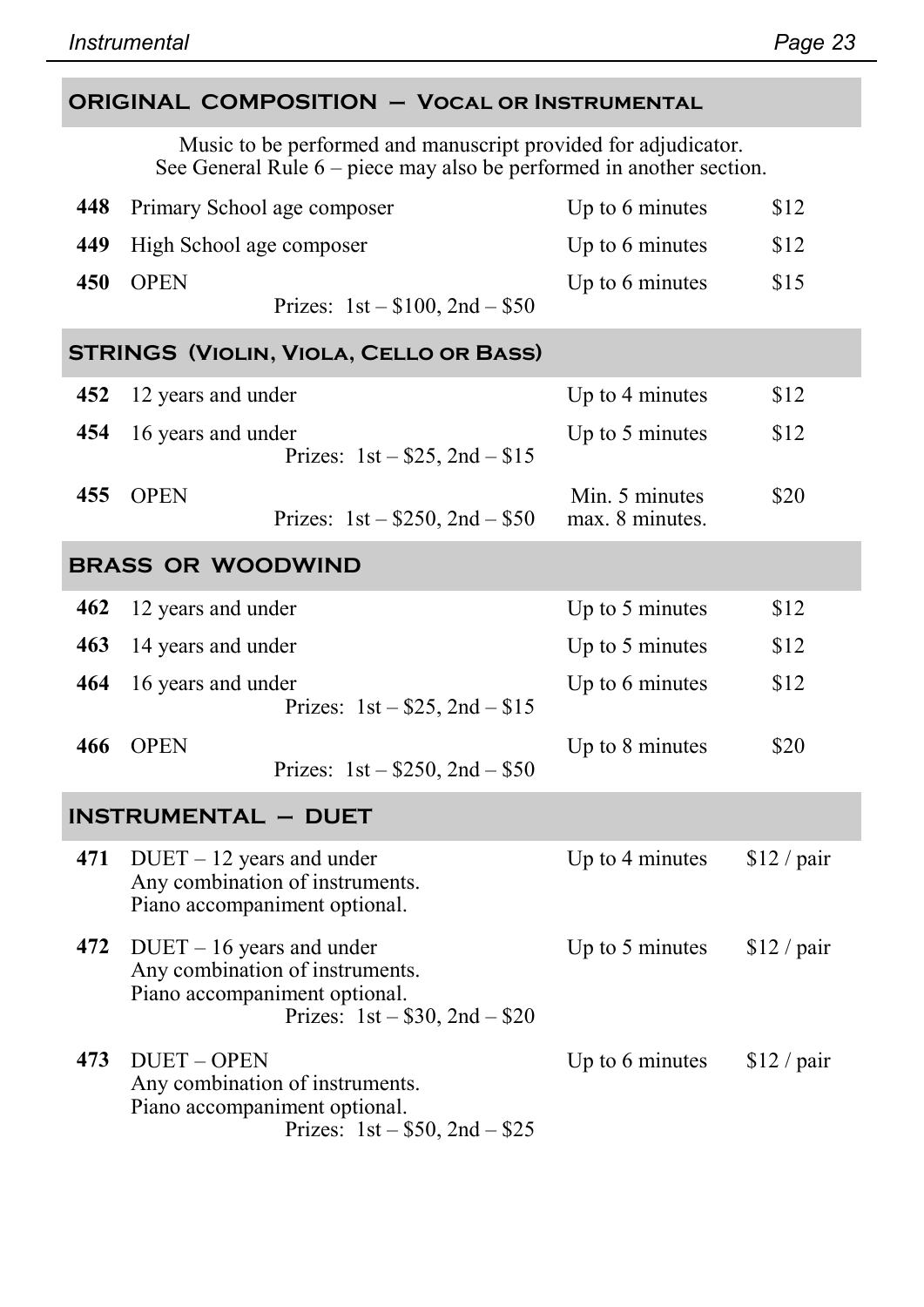## **INSTRUMENTAL GROUPS**

#### **Play two or three pieces in contrasting styles.**

Two minutes are allowed for setting up and dismantling.

|     | 475 INSTRUMENTAL GROUP<br>Any Instruments. 12 years and under<br>Minimum of 3 players. Vocals optional.<br>Prizes: $1st - $25$ , $2nd - $15$    | Up to 6 minutes       | \$12 |
|-----|-------------------------------------------------------------------------------------------------------------------------------------------------|-----------------------|------|
| 476 | <b>INSTRUMENTAL GROUP</b><br>Any Instruments. 16 years and under<br>Minimum of 3 players. Vocals optional.<br>Prizes: $1st - $50$ , $2nd - $25$ | Up to 8 minutes       | \$12 |
| 477 | <b>INSTRUMENTAL GROUP</b><br>Any Instruments. OPEN<br>Minimum of 3 players. Vocals optional.<br>Prizes: $1st - $50$ , $2nd - $25$               | Up to $12$<br>minutes | \$12 |

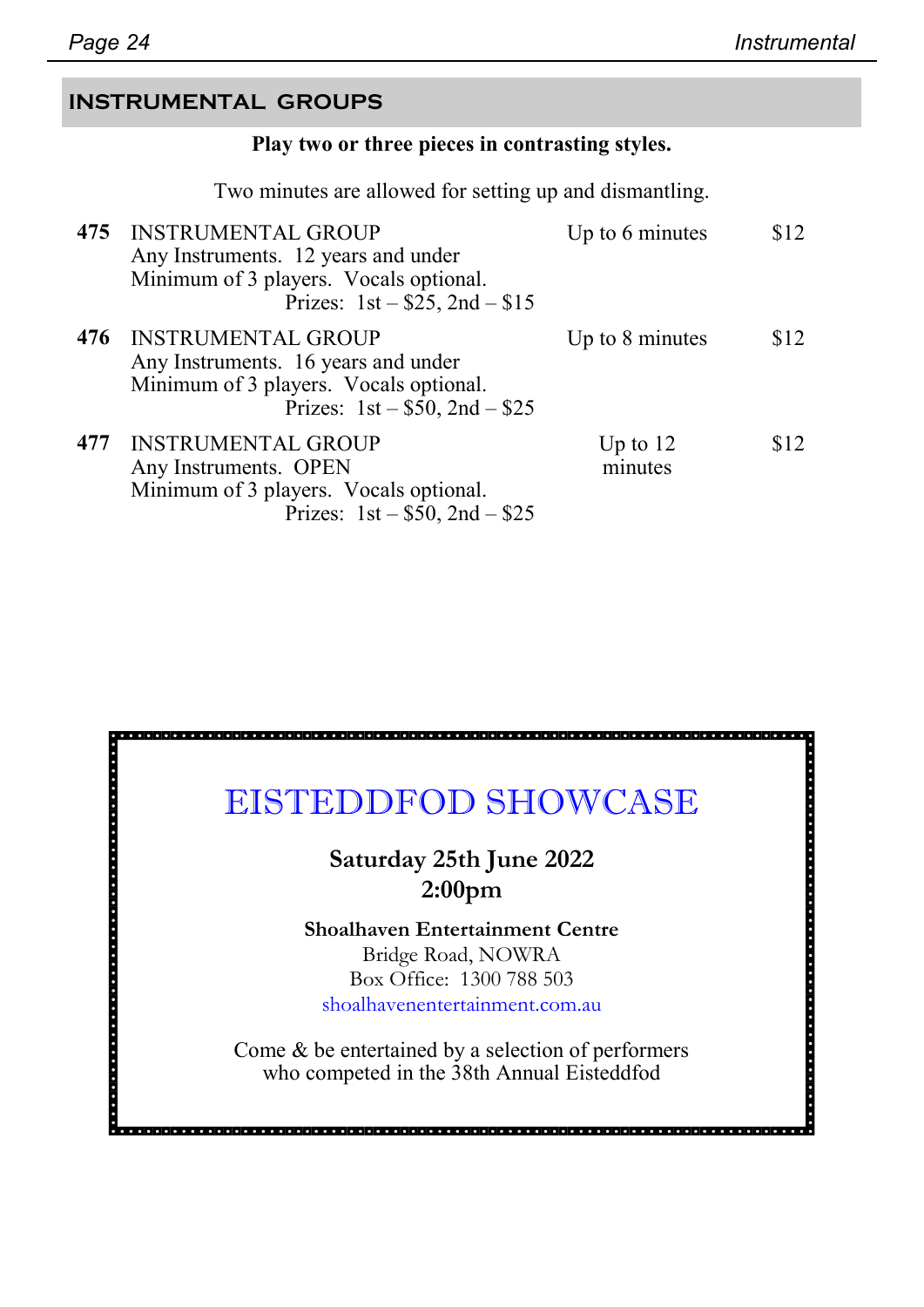|     | <b>FLUTE OR PICCOLO</b><br>SEE ALSO BRASS OR WOODWIND, SECTIONS 462 TO 466.   |                 |              |
|-----|-------------------------------------------------------------------------------|-----------------|--------------|
| 481 | 10 years and under                                                            | Up to 3 minutes | \$12         |
| 482 | 12 years and under                                                            | Up to 4 minutes | \$12         |
| 483 | 14 years and under                                                            | Up to 5 minutes | \$12         |
| 484 | 16 years and under<br>Prizes: $1st - $25$ , $2nd - $15$                       | Up to 5 minutes | \$12         |
| 485 | 18 years and under<br>Prizes: $1st - $25$ , $2nd - $15$                       | Up to 6 minutes | \$12         |
| 486 | <b>OPEN</b><br>Prizes: $1st - $250$ , $2nd - $50$                             | Up to 8 minutes | \$20         |
|     | FLUTE OR PICCOLO - DUET<br>SEE ALSO INSTRUMENTAL - DUET, SECTIONS 471 TO 473. |                 |              |
| 487 | 12 years and under                                                            | Up to 4 minutes | $$12$ / pair |
| 488 | 16 years and under<br>Prizes: $1st - $30$ , $2nd - $20$                       | Up to 5 minutes | $$12$ / pair |
| 489 | <b>OPEN</b><br>Prizes: $1st - $50$ , $2nd - $25$                              | Up to 6 minutes | $$12$ / pair |

### **FLUTE OR PICCOLO — ENSEMBLES**

See also Instrumental Groups, Sections 475 to 477.

#### **Minimum of 3 players**

| 490 | 12 years and under<br>Prizes: $1st - $25$ , $2nd - $15$ | Up to 4 minutes<br>\$12 |
|-----|---------------------------------------------------------|-------------------------|
| 491 | 16 years and under<br>Prizes: $1st - $50$ , $2nd - $25$ | \$12<br>Up to 5 minutes |
| 492 | <b>OPEN</b><br>Prizes: $1st - $50$ , $2nd - $25$        | Up to 6 minutes<br>\$12 |

## **ENTRIES CLOSE 1st March 2022**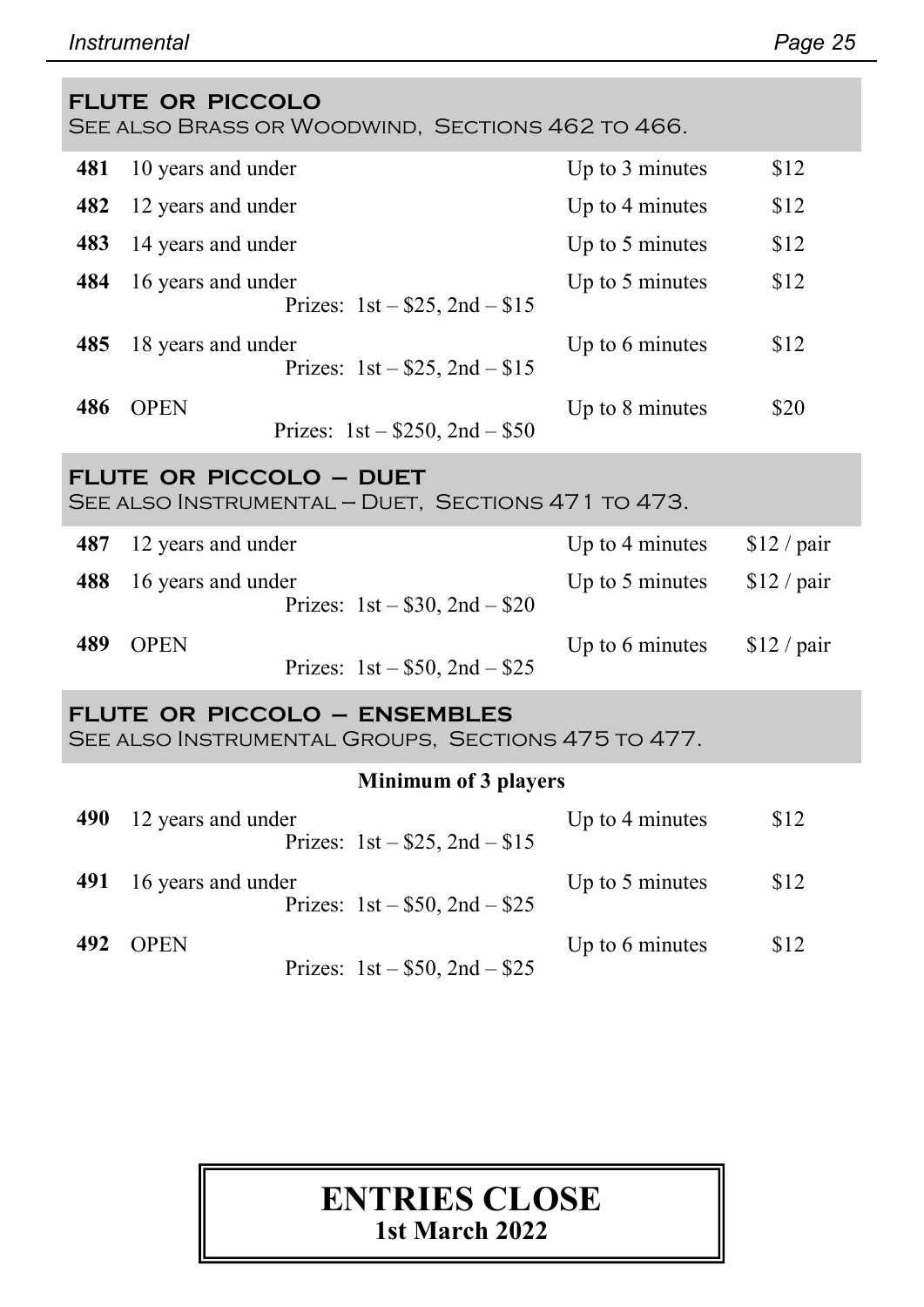# <span id="page-27-0"></span>**Speech & Drama**

**ENQUIRIES REGARDING SPEECH & DRAMA SECTIONS** PLEASE CONTACT – Rae Harris Ph: 4448 6048 mobile: 0439 430 915 email:  $rim@virtualcity.com.au$ 

## **ANTICIPATED DATES**

Tuesday 31st May to Wednesday 1st June 2022

## **PRIZES**

Medallions will be awarded for 1st and 2nd places, except where money prizes are indicated.

#### **Competitors please note:**

- 1. **Times stated are maximum only**  shorter pieces may be used.
- 2. Unless stated otherwise, works performed are to be own choice.

## **VERSE SPEAKING**

From Memory

|                                                                                                          | TIME LIMIT      | <b>ENTRY FEE</b> |
|----------------------------------------------------------------------------------------------------------|-----------------|------------------|
| 8 years and under                                                                                        | Up to 2 minutes | \$12             |
| 10 years and under                                                                                       | Up to 2 minutes | \$12             |
| 12 years and under                                                                                       | Up to 3 minutes | \$12             |
| 14 years and under                                                                                       | Up to 3 minutes | \$12             |
| 16 years and under<br>Prizes: $1st - $100$ , $2nd - $25$                                                 | Up to 3 minutes | \$15             |
| AUSTRALIAN POEM or extract – OPEN<br>(Australian setting / content)<br>Prizes: $1st - $50$ , $2nd - $25$ | Up to 4 minutes | \$12             |
| $NOVICE - 12$ years and under<br>Competitors performing in their first<br>Eisteddfod.                    | Up to 2 minutes | \$12             |
|                                                                                                          |                 |                  |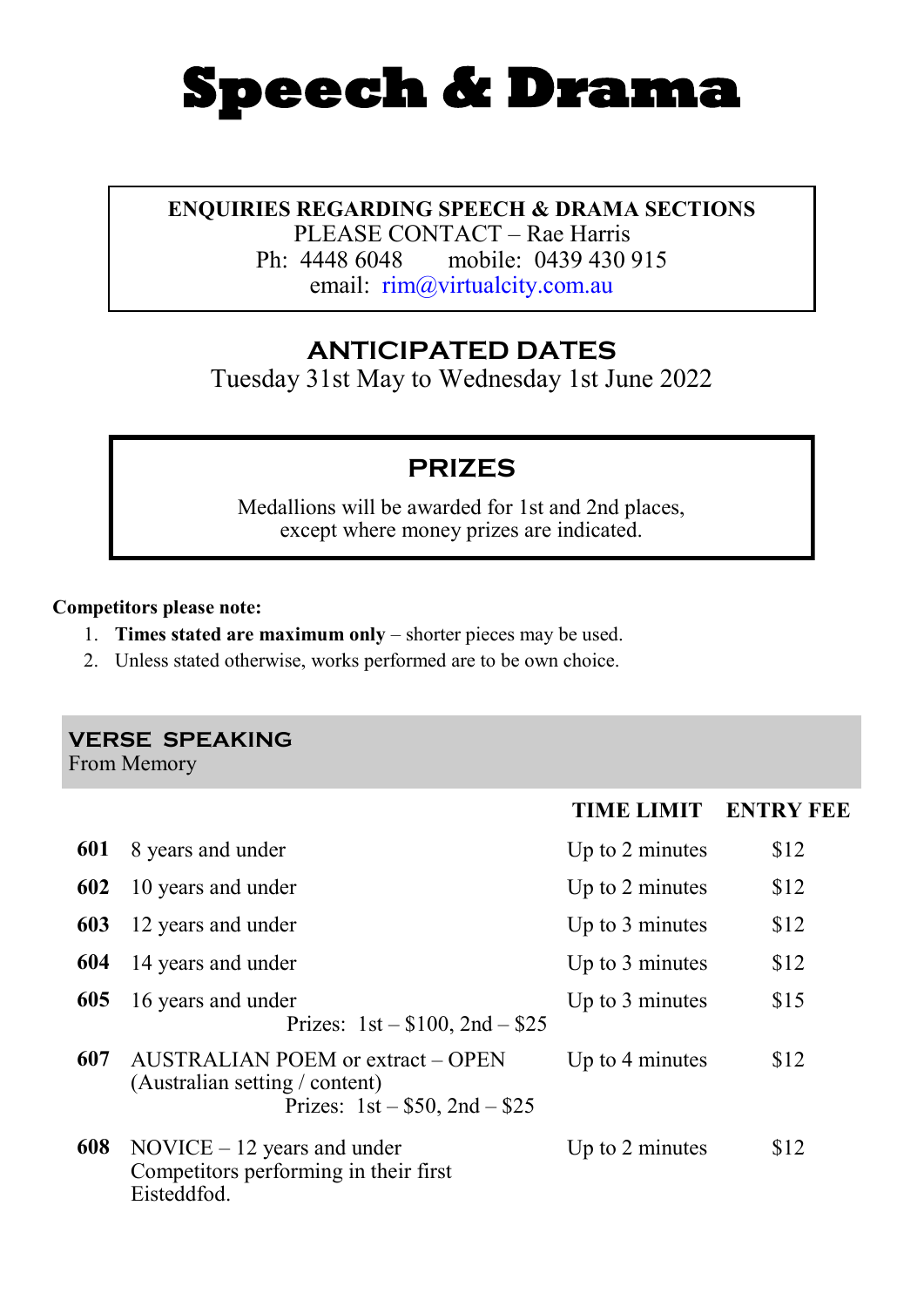| 609 | POEM FOR TWO<br>PRIMARY SCHOOL AGE<br>Designed to allow two people to present a<br>poem together. The performance should<br>include unison & individual speaking parts.<br>Ideal for narrative verse which uses dialogue,<br>or exploring verse with contrasting ideas. | Up to $4 \text{ minutes}$ | $$12$ / pair |
|-----|-------------------------------------------------------------------------------------------------------------------------------------------------------------------------------------------------------------------------------------------------------------------------|---------------------------|--------------|
|     | PROSE READING                                                                                                                                                                                                                                                           |                           |              |
| 611 | 12 years and under                                                                                                                                                                                                                                                      | Up to 2 minutes           | \$12         |
| 612 | 16 years and under<br>Prizes: $1st - $25$ , $2nd - $15$                                                                                                                                                                                                                 | Up to 3 minutes           | \$12         |
| 613 | UNPUBLISHED ORIGINAL WRITING<br>VERSE or $PROSE - 12$ years and under<br>Performed by author. Script may be used.                                                                                                                                                       | Up to 3 minutes           | \$12         |
| 615 | UNPUBLISHED ORIGINAL WRITING<br><b>VERSE or PROSE – OPEN</b><br>Performed by author. Script may be used.<br>Prizes: $1st - $50$ , $2nd - $25$                                                                                                                           | Up to 4 minutes           | \$12         |

#### **IMPROMPTU READING**

Unseen, unprepared passage.

Competitors have one (1) minute to read passage provided by Adjudicator, then perform.

| 616 15 years and under |  |  |  | \$12 |
|------------------------|--|--|--|------|
| 617 OPEN               |  |  |  | \$12 |

Prizes: 1st – \$50, 2nd – \$25

#### **BIBLE READING**

All passages to be read from the **REVISED STANDARD VERSION**.

If unable to access the Revised Standard Version (RSV) script in either print or online contact Rae Harris by email for a copy.

| 620 10 years and under | Mark 4: 1-9                                          | \$12 |
|------------------------|------------------------------------------------------|------|
| 621 14 years and under | Psalm 111                                            | \$12 |
| <b>622 OPEN</b>        | Psalm 139: 1-12<br>Prizes: $1st - $50$ , $2nd - $25$ | \$12 |
|                        |                                                      |      |

## **ENTRIES CLOSE 1st March 2022**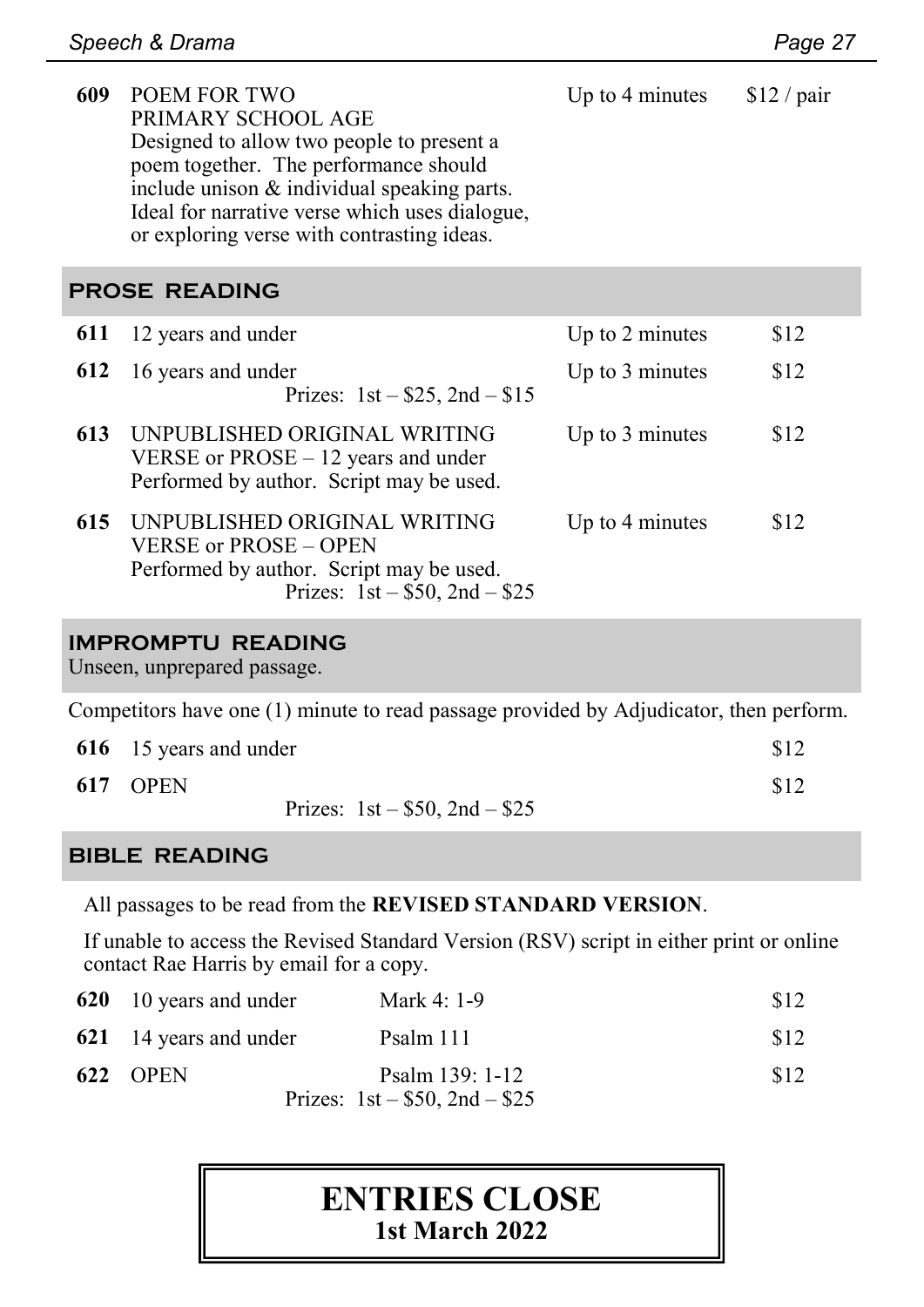|                                                                                     | <b>READING FROM SACRED WRITINGS</b><br>Any religion                                                                                                                                                                                                   |                                                 |              |  |
|-------------------------------------------------------------------------------------|-------------------------------------------------------------------------------------------------------------------------------------------------------------------------------------------------------------------------------------------------------|-------------------------------------------------|--------------|--|
| 625                                                                                 | 14 years and under                                                                                                                                                                                                                                    | Up to 2 minutes                                 | \$12         |  |
| 626                                                                                 | <b>OPEN</b><br>Prizes: $1st - $50$ , $2nd - $25$                                                                                                                                                                                                      | Up to 3 minutes                                 | \$12         |  |
|                                                                                     | <b>IMPROMPTU TELEPHONE CONVERSATION FOR TWO</b><br>Subject given by Adjudicator – three $(3)$ minutes preparation time.                                                                                                                               |                                                 |              |  |
| 641                                                                                 | 12 years and under                                                                                                                                                                                                                                    | Up to $2.5$<br>minutes                          | $$12$ / pair |  |
| 642                                                                                 | 18 years and under<br>Prizes: $1st - $30$ , $2nd - $20$                                                                                                                                                                                               | Up to 3 minutes                                 | \$12 / pair  |  |
|                                                                                     | <b>PREPARED MIME - OWN CHOICE</b><br>Props limited to one chair or stool. No special costume.                                                                                                                                                         |                                                 |              |  |
| 645                                                                                 | 10 years and under                                                                                                                                                                                                                                    | Up to 1 minute                                  | \$12         |  |
| 646                                                                                 | 12 years and under                                                                                                                                                                                                                                    | Up to $1.5$<br>minutes                          | \$12         |  |
|                                                                                     | <b>PUPPETRY</b>                                                                                                                                                                                                                                       |                                                 |              |  |
| 649                                                                                 | 16 years and under<br>Present a short entertaining glove puppet play<br>using an original or published script. Up to<br>four puppeteers. A theatre will be provided.<br>Script must be provided for adjudicator.<br>Prizes: $1st - $50$ , $2nd - $25$ | Up to $4$<br>minutes                            | \$12         |  |
|                                                                                     | CHARACTER IN COSTUME MONOLOGUE                                                                                                                                                                                                                        |                                                 |              |  |
| 650                                                                                 | 12 years and under                                                                                                                                                                                                                                    | Up to 3 minutes                                 | \$12         |  |
| 652                                                                                 | 18 years and under<br>Prizes: $1st - $25$ , $2nd - $15$                                                                                                                                                                                               | Up to 8 minutes                                 | \$12         |  |
| <b>PUBLIC SPEAKING</b><br>Competitors must give a prepared speech on the set topic. |                                                                                                                                                                                                                                                       |                                                 |              |  |
|                                                                                     | 660 16 years and under<br>Topic: "My Passion!" or<br>"I'm just crazy about"<br>Prizes: $1st - $100$ , $2nd - $25$                                                                                                                                     | No less than 3<br>and no more<br>than 4 minutes | \$15         |  |
| 661                                                                                 | <b>OPEN</b><br>Topic: "A Day I Will Never Forget!"<br>Prizes: $1st - $100$ , $2nd - $50$                                                                                                                                                              | No less than 4<br>and no more<br>than 5 minutes | \$15         |  |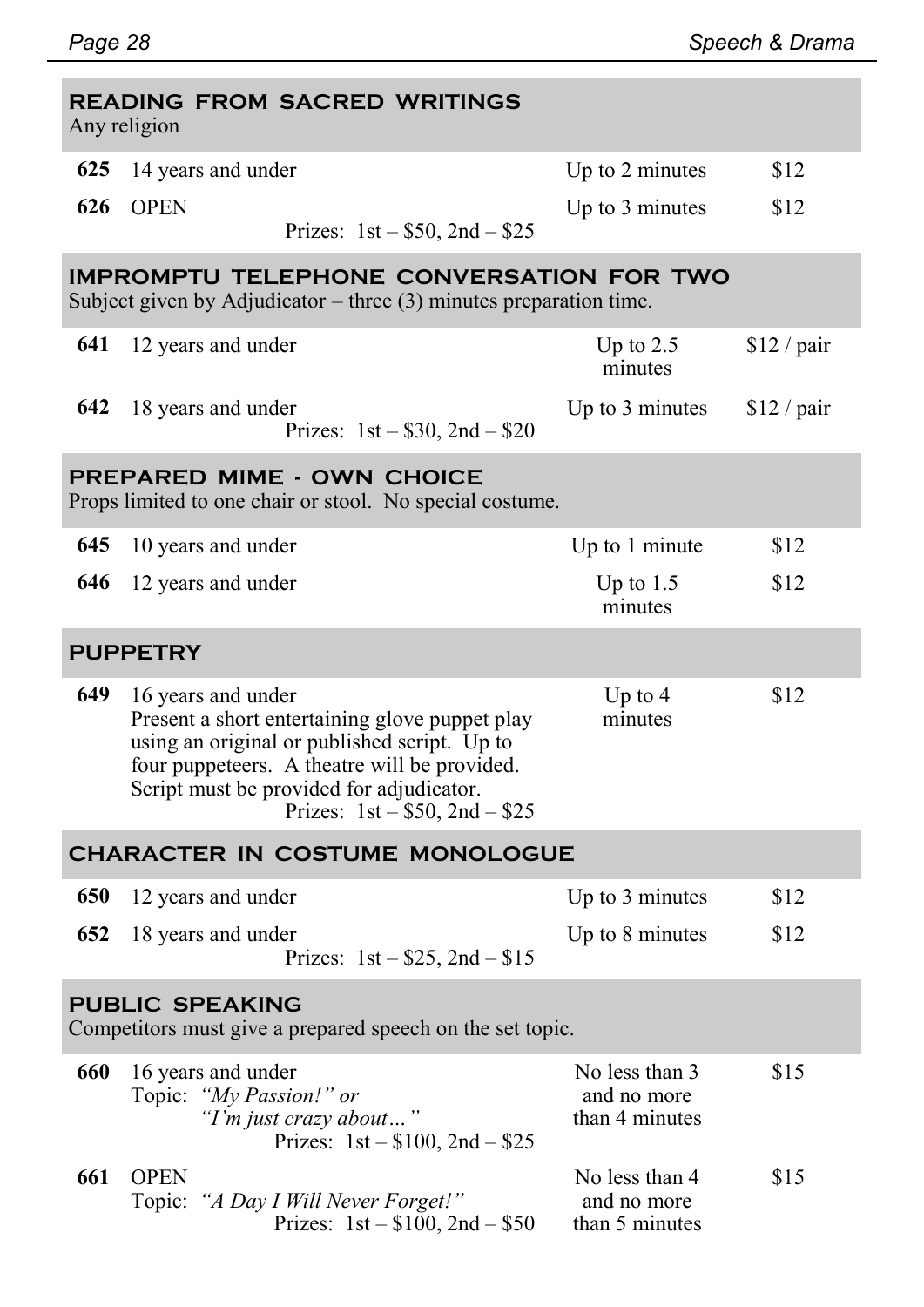## <span id="page-30-0"></span>**Dance Sections**

**ENQUIRIES REGARDING DANCE SECTIONS** PLEASE CONTACT – Julia Rodgers Ph: 4422 7519 mobile: 0478 318 768 email: [mick.julz@gmail.com](mailto:mick.julz@gmail.com)

## **ANTICIPATED DATES**

Thursday 12th May to Saturday 14th May 2022

## **PRIZES**

Medallions awarded for 1st and 2nd places in Solo sections, and Trophies will be awarded for Troupes.

#### **Competitors please note:**

- 1. **Time stated is a maximum**  and includes tags.
- 2. Competitors will not be penalized if they perform for less than the maximum time.

## **Solo Sections**

Only one (1) entry per student per section is allowed.

#### **Troupes**

Must contain four (4) or more members. A maximum of three  $(3)$  entries per studio per section is allowed.

#### **CLASSICAL BALLET**

(No music with singing to be used)

|     |                               | TIME LIMIT      | <b>ENTRY FEE</b> |
|-----|-------------------------------|-----------------|------------------|
| 801 | 5 to 8 years                  | Up to 3 minutes | \$12             |
| 802 | 12 years and under            | Up to 3 minutes | \$12             |
| 803 | 13 years and over             | Up to 3 minutes | \$12             |
| 804 | $TROUPE-8$ years and under    | Up to 5 minutes | \$15             |
| 805 | $TROUPE - 12$ years and under | Up to 5 minutes | \$15             |
| 806 | $TROUPE - 13$ years and over  | Up to 5 minutes | \$15             |
|     |                               |                 |                  |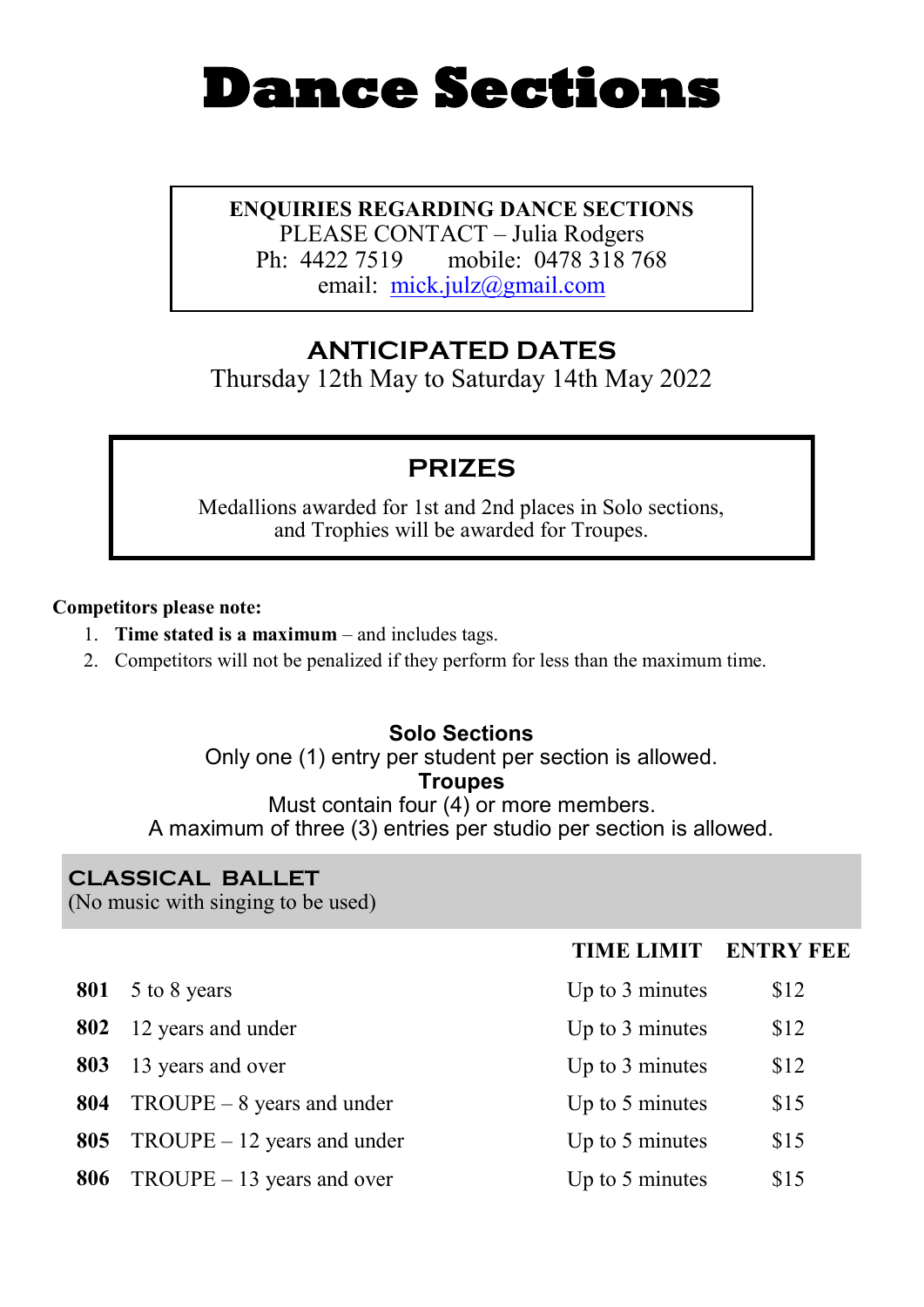|            | <b>DEMI CHARACTER</b><br>(No music with singing to be used) |                 |      |  |  |
|------------|-------------------------------------------------------------|-----------------|------|--|--|
| 807        | 12 years and under                                          | Up to 3 minutes | \$12 |  |  |
| 808        | 13 years and over                                           | Up to 3 minutes | \$12 |  |  |
|            | NATIONAL CHARACTER (INCLUDING NATIONAL DANCE)               |                 |      |  |  |
| 809        | 12 years and under                                          | Up to 3 minutes | \$12 |  |  |
| 810        | 13 years and over                                           | Up to 3 minutes | \$12 |  |  |
| <b>TAP</b> |                                                             |                 |      |  |  |
| 813        | FAST TAP $-5$ to 8 years                                    | Up to 3 minutes | \$12 |  |  |
| 814        | FAST TAP - 12 years and under                               | Up to 3 minutes | \$12 |  |  |
| 815        | FAST TAP – 13 years and over                                | Up to 3 minutes | \$12 |  |  |
| 816        | SLOW TAP $-5$ to 8 years                                    | Up to 3 minutes | \$12 |  |  |
| 817        | $SLOW TAP - 12 years$ and under                             | Up to 3 minutes | \$12 |  |  |
| 818        | $SLOW TAP - 13 years$ and over                              | Up to 3 minutes | \$12 |  |  |
| 819        | WALTZ TAP - Open Age                                        | Up to 3 minutes | \$12 |  |  |
| 820        | $TROUPE - 8$ years and under                                | Up to 5 minutes | \$15 |  |  |
| 821        | $TROUPE - 12$ years and under                               | Up to 5 minutes | \$15 |  |  |
| 822        | $TROUPE - 13$ years and over                                | Up to 5 minutes | \$15 |  |  |
|            | <b>JAZZ</b><br>(No singing by performers)                   |                 |      |  |  |
| 824        | 5 to 8 years                                                | Up to 3 minutes | \$12 |  |  |
| 825        | 12 years and under                                          | Up to 3 minutes | \$12 |  |  |
| 826        | 13 years and over                                           | Up to 3 minutes | \$12 |  |  |
| 827        | $TROUPE - 8$ years and under                                | Up to 5 minutes | \$15 |  |  |
| 828        | $TROUPE - 12$ years and under                               | Up to 5 minutes | \$15 |  |  |
| 829        | $TROUPE - 13$ years and over                                | Up to 5 minutes | \$15 |  |  |

## **ENTRIES CLOSE 1st March 2022**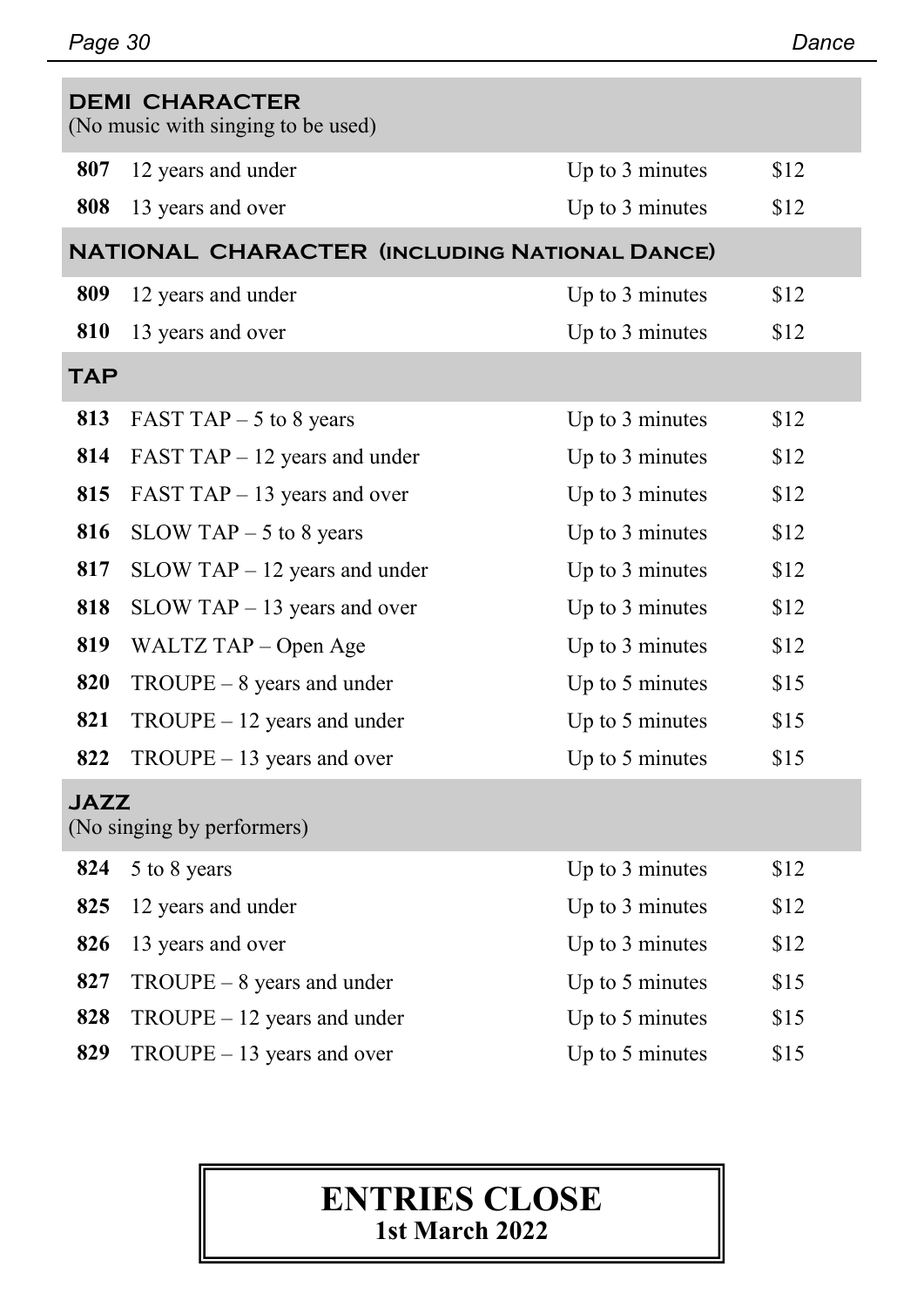|     | <b>CONTEMPORARY</b>                  |                 |      |
|-----|--------------------------------------|-----------------|------|
| 830 | 12 years and under                   | Up to 3 minutes | \$12 |
| 831 | 13 years and over                    | Up to 3 minutes | \$12 |
| 832 | $TROUPE - 8 \text{ years}$ and under | Up to 5 minutes | \$15 |
| 833 | $TROUPE - 12$ years and under        | Up to 5 minutes | \$15 |
| 834 | $TROUPE-13$ years and over           | Up to 5 minutes | \$15 |
|     | <b>MODERN EXPRESSIVE</b>             |                 |      |
| 835 | 12 years and under                   | Up to 3 minutes | \$12 |
| 836 | 13 years and over                    | Up to 3 minutes | \$12 |
| 837 | $TROUPE - 8 \text{ years}$ and under | Up to 5 minutes | \$15 |
| 838 | $TROUPE - 12$ years and under        | Up to 5 minutes | \$15 |
| 839 | $TROUPE - 13 \text{ years}$ and over | Up to 5 minutes | \$15 |
|     | <b>HIP HOP</b>                       |                 |      |
| 840 | 12 years and under                   | Up to 3 minutes | \$12 |
| 841 | 13 years and over                    | Up to 3 minutes | \$12 |
| 842 | $TROUPE - 8 \text{ years}$ and under | Up to 5 minutes | \$15 |
| 843 | $TROUPE - 12$ years and under        | Up to 5 minutes | \$15 |
| 844 | $TROUPE - 13$ years and over         | Up to 5 minutes | \$15 |

## EISTEDDFOD SHOWCASE

**Saturday 25th June 2022 2:00pm**

**Shoalhaven Entertainment Centre** Bridge Road, NOWRA Box Office: 1300 788 503 [shoalhavenentertainment.com.au](http://shoalhavenentertainment.com.au/)

Come & be entertained by a selection of performers who competed in the 38th Annual Eisteddfod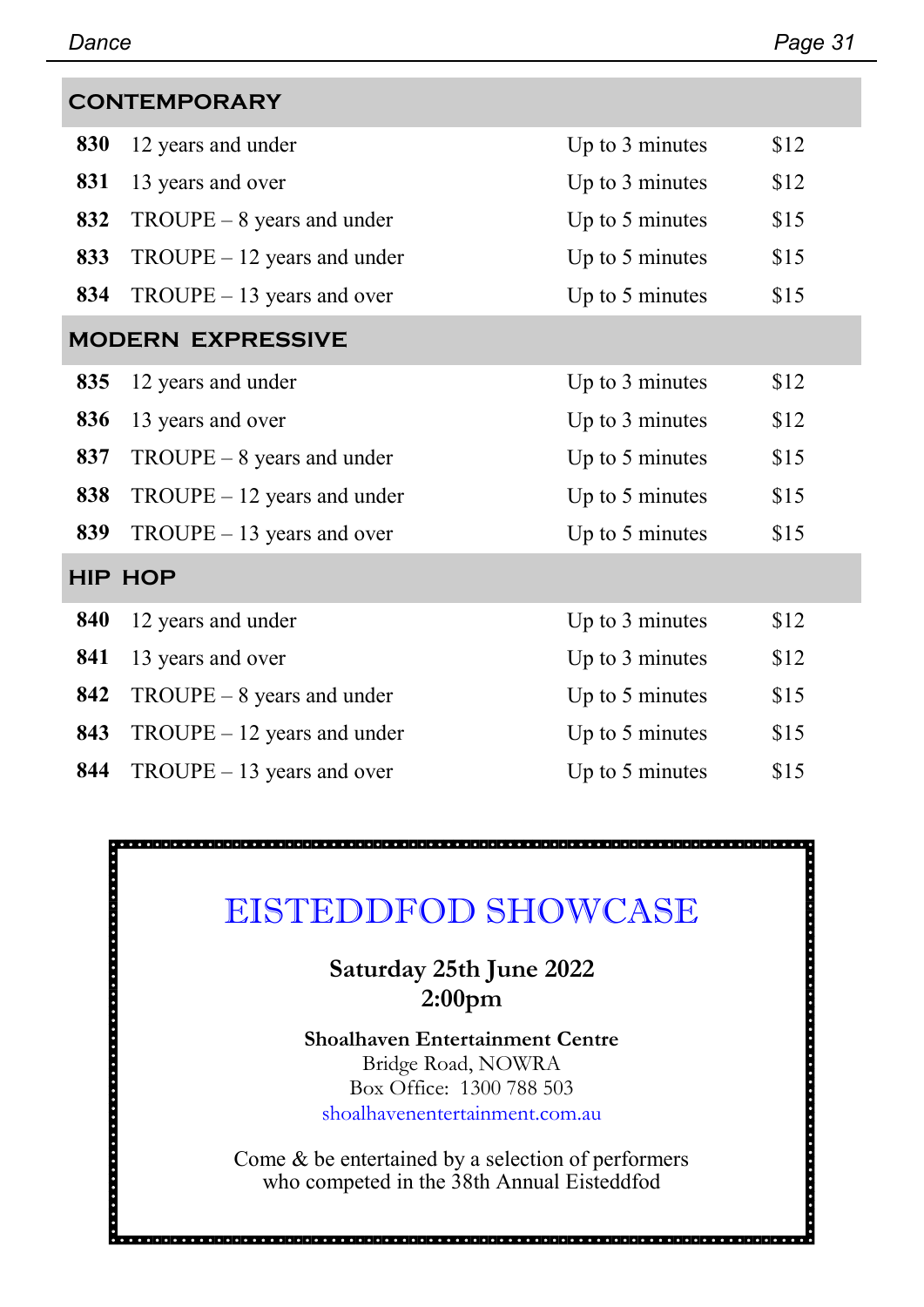## CAN YOU HELP US?

For over thirty years the annual Shoalhaven Eisteddfod has encouraged contestants of all ages to seek excellence in performance in Vocal, Instrumental, Speech and Drama and Dance.

Each year the committee relies on the support of around forty volunteer helpers to assist in the management of the Eisteddfod in a number of roles. Without this help it would be impossible to stage this annual event - a major performance festival in the cultural calendar of the Shoalhaven.

Our volunteer helpers assist as Door Secretaries, Cashiers, Announcers, Timekeepers, Adjudicator's Secretary and Secretary's Helper. Volunteers can help for a single session of 3½ hours; morning, afternoon or evening, in the performance areas of their choice.

Volunteers will be contacted for their availability and preferences. Rosters will then be organised and sent out.

If you are willing to assist us with the staging of the 2022 Eisteddfod please contact one of our Volunteers' Coordinators by phone or email.

Judy Potter mobile: 0412 219 895 email: [judypotter43@gmail.com](mailto:judypotter43@gmail.com)

Jennifer Hurst phone: 4421 4813 email: [jenhurst26@gmail.com](mailto:jenhurst26@gmail.com)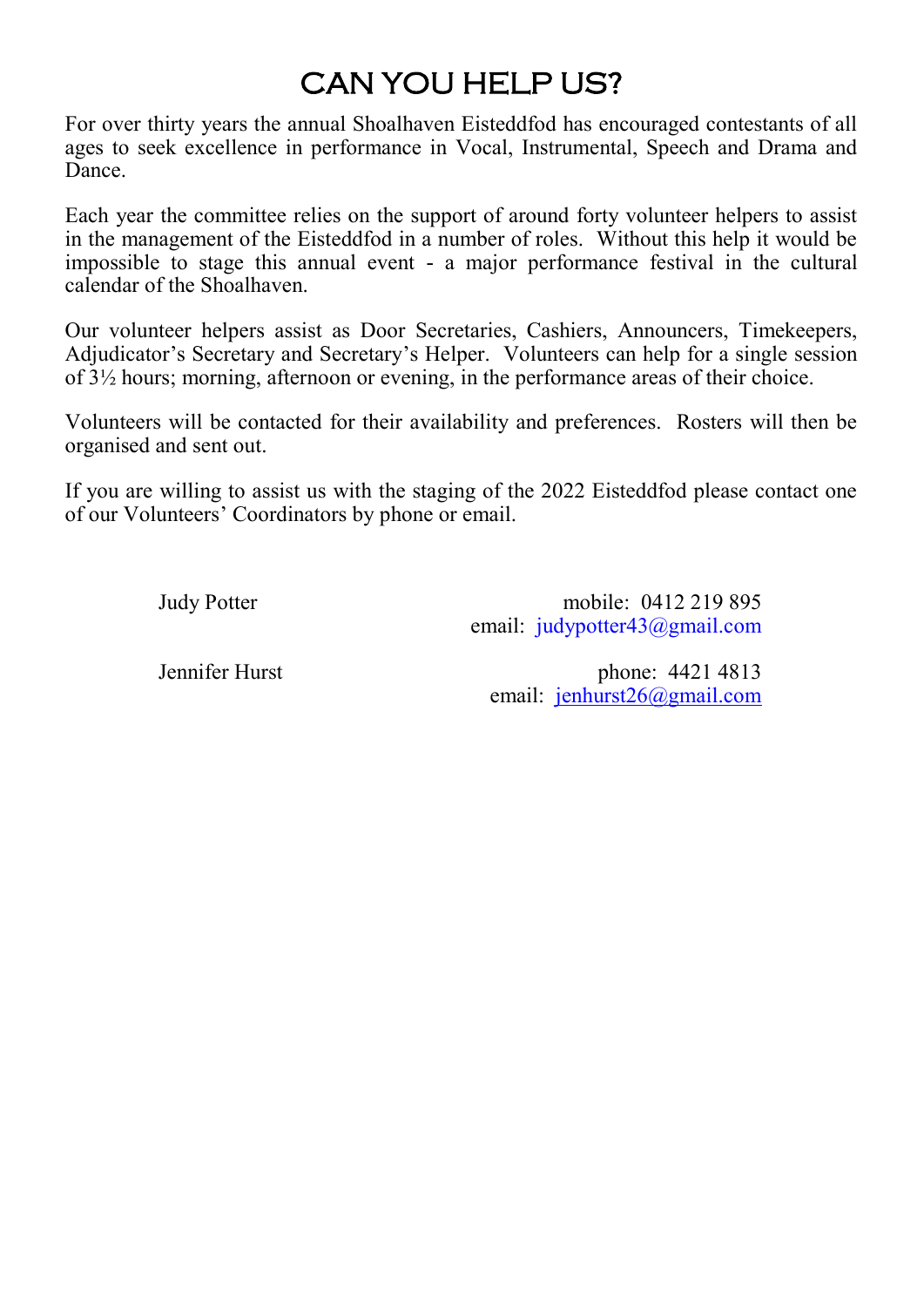#### **WOULD YOU LIKE TO BE A MEMBER of the SHOALHAVEN EISTEDDFOD?**

Then please complete the following form and mail it to: Shoalhaven Eisteddfod, PO Box 189, NOWRA 2541

|          | Title: Mr. / Mrs. / Miss / Ms. / Dr. / Rev. / ________                      |                                                          |
|----------|-----------------------------------------------------------------------------|----------------------------------------------------------|
| Name/s:  |                                                                             |                                                          |
| Address: |                                                                             |                                                          |
|          |                                                                             | Postcode                                                 |
|          |                                                                             |                                                          |
| Mobile:  |                                                                             |                                                          |
| e-mail:  |                                                                             |                                                          |
|          | I / We wish to apply for membership of the Shoalhaven Eisteddfod Inc.       |                                                          |
| Signed:  |                                                                             | Date: $\frac{1}{\sqrt{1-\frac{1}{2}} \cdot \frac{1}{2}}$ |
|          |                                                                             |                                                          |
|          | Membership Fees per person:                                                 |                                                          |
|          | Initial joining fee:<br>Annual Subscription:<br>Donation to the Eisteddfod: | 2.00<br>Տ<br>Տ<br>Տ<br>10.00                             |
|          | TOTAL                                                                       | \$                                                       |

**Cheques / money orders should be made payable to Shoalhaven Eisteddfod Inc. or direct deposit to Bendigo Bank, BSB: 633-108 A/C: 1461 61088. tagged with name**

*Members elect the Eisteddfod Committee at the AGM each year and can access the website [\(www.shoalhaveneisteddfod.org.au\)](http://www.shoalhaveneisteddfod.org.au/) to keep up to date with Committee decisions and other news. As a member you will receive copies of the Eisteddfod Syllabus and Program. Members are also encouraged to learn how the Eisteddfod operates by assisting in the staging of the Eisteddfod each year as volunteer helpers.*